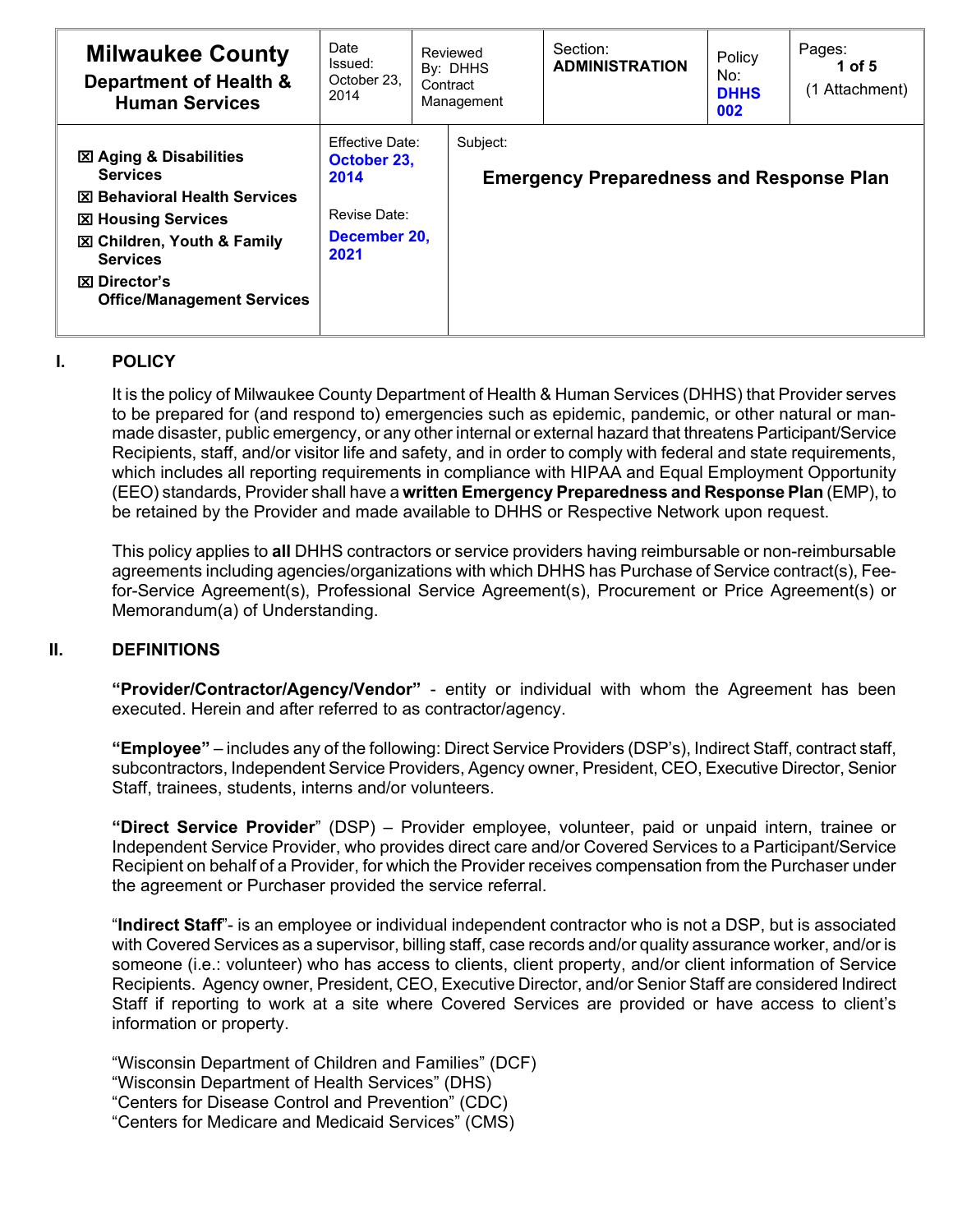#### **DHHS Emergency Preparedness and Response Plan Page 2 of 5**

#### II. **DEFINITIONS** (cont'd)

"**Essential Services"** – Contracted services identified by the DHHS and/or Contractor that will remain operational during a respective emergency.

"**Non-essential Services**" – Contracted services identified by the DHHS and/or Contractor that will not remain operational during a respective emergency.

#### **III. PROCEDURE**

All employees shall be oriented to the EMP **and** trained to perform assigned tasks.

Training must be completed within 90 days of hire and annually thereafter unless otherwise specified by Federal, State or other governing body requirements.

Contractor/agency must have a Testing Plan in compliance with Federal, State, County or other governing body requirements.

Contractor/agency must conduct Testing exercises based on risk assessment to test the EMP at least annually unless otherwise specified facility and/or service type by Federal, State or other governing body requirements.

**Must identify the steps** Provider has taken or will be taking to prepare for an emergency and address, at a minimum, the following areas and issues (as listed below under Requirements).

#### **IV. REQUIREMENTS**

Written EMP, **must include, at a minimum**, the following areas and issues including and not limited to procedure, checklist and other directions included in Exhibits attached to this policy to be reviewed annually and updated as needed:

- 1. Provider's order of succession (chain of command) and emergency communications plan, including who at the facility/organization will be in authority to make the decision to execute the plan.
- 2. Develop a continuity of operations business plan; to include a facility-based and community-based risk assessment utilizing an all-hazards approach (e.g., floods, tornadoes, blizzards, fire, electrical blackout, bioterrorism, epidemic, pandemic, or other natural or man-made disasters) that could potentially affect current operations or site directly and indirectly within a particular area or location.
- 3. Identify Covered Services deemed "essential", and any other Covered Services that will remain operational during an emergency. Providers who offer case management or out-of-home placement or residential care or personal and/or nursing care for individuals with medical, intellectual, emotional or mental health or physical needs; or services to youth in residential care centers; or services to individuals with physical or developmental disabilities are deemed to be Providers of essential services.
- 4. Identify and communicate procedures for orderly evacuation or other response approved by local emergency management agency such as a fire emergency evacuation plan.
- 5. Plan a response to serious illness, including epidemic, pandemic, or accidents to comply with all State, Federal and Local orders, including Milwaukee County Administrative Orders and, also compliance with any directions or preparedness plan issued by Milwaukee County, DCF, DHS, CDC and CMS.
- 6. Prepare for and respond to severe weather including tornado and flooding.
- 7. Plan a route to dry land when a facility or site is located in a flood plain.
- 8. For any facility licensed for out of home care, identify the location of an Alternate Care Site for Participants/Service Recipients (Note, this should include a minimum of two alternate facilities, with the second alternate facility being at least 50 miles from the primary facility).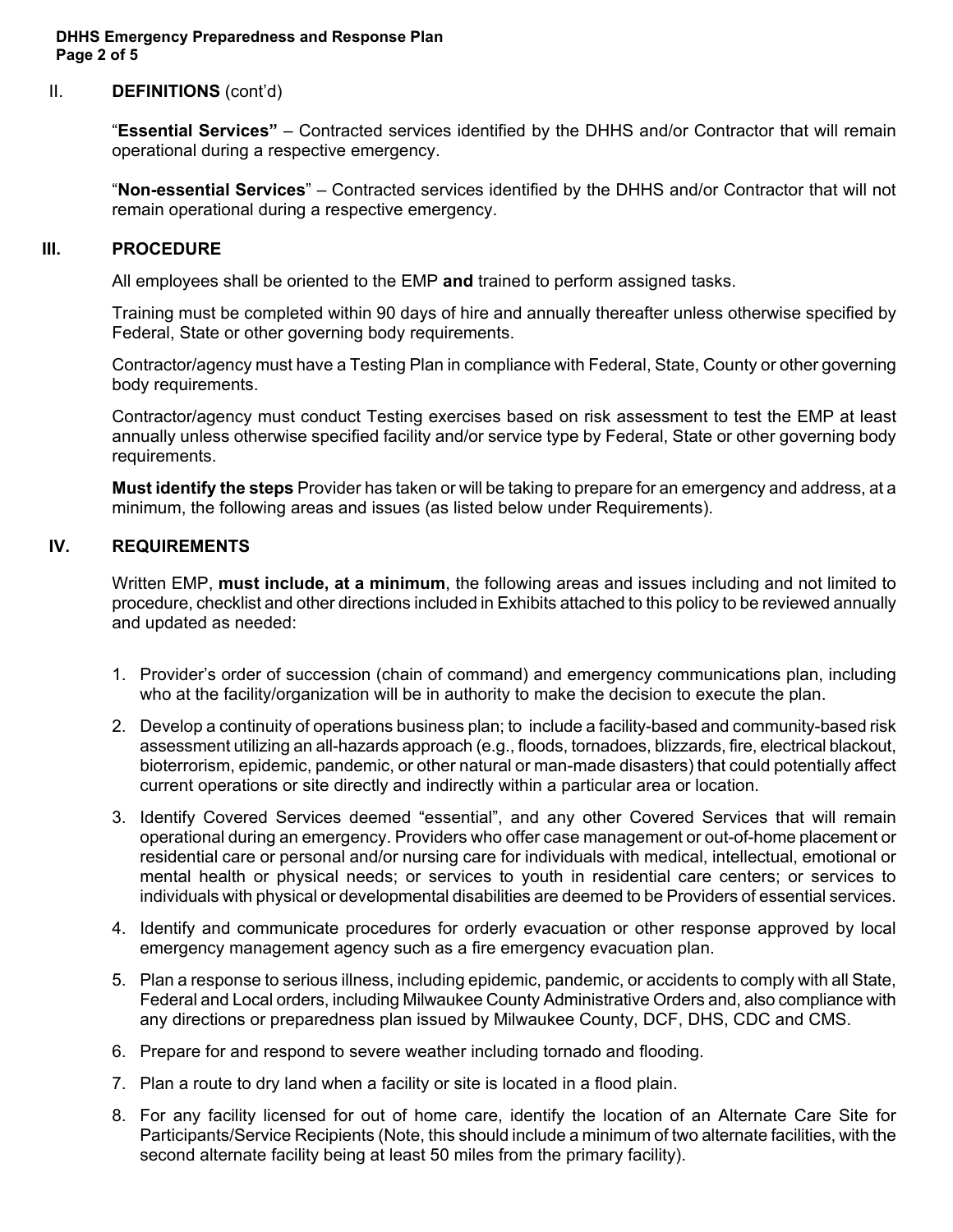#### **DHHS Emergency Preparedness and Response Plan Page 3 of 5**

- 9. Identify a means, other than public transportation, of transporting Participants/Service Recipients to the Alternate Care location (Note, for Alternate Care Sites and transportation, a surge capability assessment and Memorandum of Understanding (MOU) with Alternate Care Site and alternative transportation provider should be included in the development of the emergency plan).
- 10. Identify the role(s) of staff during an emergency, including critical personnel, key functions and staffing schedules (In the case of Personal Care Workers, staff should be prepared to accompany the Service Recipient to the Alternate Care Site, or local emergency management identified Emergency Shelter); assess the availability of volunteer staff (credentialled volunteer like from Wisconsin Emergency Assistance Volunteer Registry-WEAVR or similar) for such emergencies.
- 11. Identify how meals will be provided to Participant/Service Recipients at an Alternate Care Site. In addition, a surge capacity assessment should include whether the Provider, as part of its emergency planning, anticipates the need to make housing and sustenance provisions for the staff and/or the family of staff.
- 12. Identify how Providers who offer case management, residential care, or personal care for individuals with substantial intellectual, medical, or physical needs shall assist Service Recipients to individually prepare for an emergency and obtain essential services during an emergency, including developing a Care Plan that includes an emergency plan on an individual level.
- 13. Ensure that current assessment and treatment plan for each Participant/Service Recipient with specific information about the characteristics and needs of the individuals for whom care is provided is available in an emergency and accompanies the Participant/Service Recipient to the Alternate Care Site. This should include: Participant/Service Recipient identification, diagnosis, acuity level, current drugs/prescriptions, special medical equipment, diet regimens and name and contact of next of Kin/responsible person/POA (Power of Attorney).
- 14. Identify staff responsible for ensuring availability of prescriptions/medical equipment and Service Recipient information at Alternate Care Site.
- 15. Communicate and Collaborate with local emergency management agencies to ensure the development of an effective emergency plan (typically the fire chief, or his/her designee); and/or Milwaukee County Office of Emergency Management.
- 16. Collaborate with Suppliers and Personal Services Providers. Providers shall have agreements or MOUs with companies, other agencies or operators of Alternate Care Sites for provision of supplies and services.

# **BEHAVIORAL HEALTH SERVICES (BHS) – HOSPITAL only**

Contractors must maintain an approved emergency management plan that provides for the uninterrupted continuation of BHS operations in the event of an emergency. The plan must detail how the contractor will continue to provide service during emergency situations including, but not limited to, power outages, severe weather events, pandemic, or other potential hazard emergency situations. Contractors providing service to BHS, its clients and customers, including those who are located (in full or partially) within BHS buildings, will be expected to participate in and integrate with the BHS Emergency Operations Plan if initiated. The contractor is further expected to participate, as appropriate, with emergency preparedness training exercises conducted at BHS.

### **For References and more Information**

Providers can find resources for EMPs including guidelines, Mutual Aid Agreement and templates at the following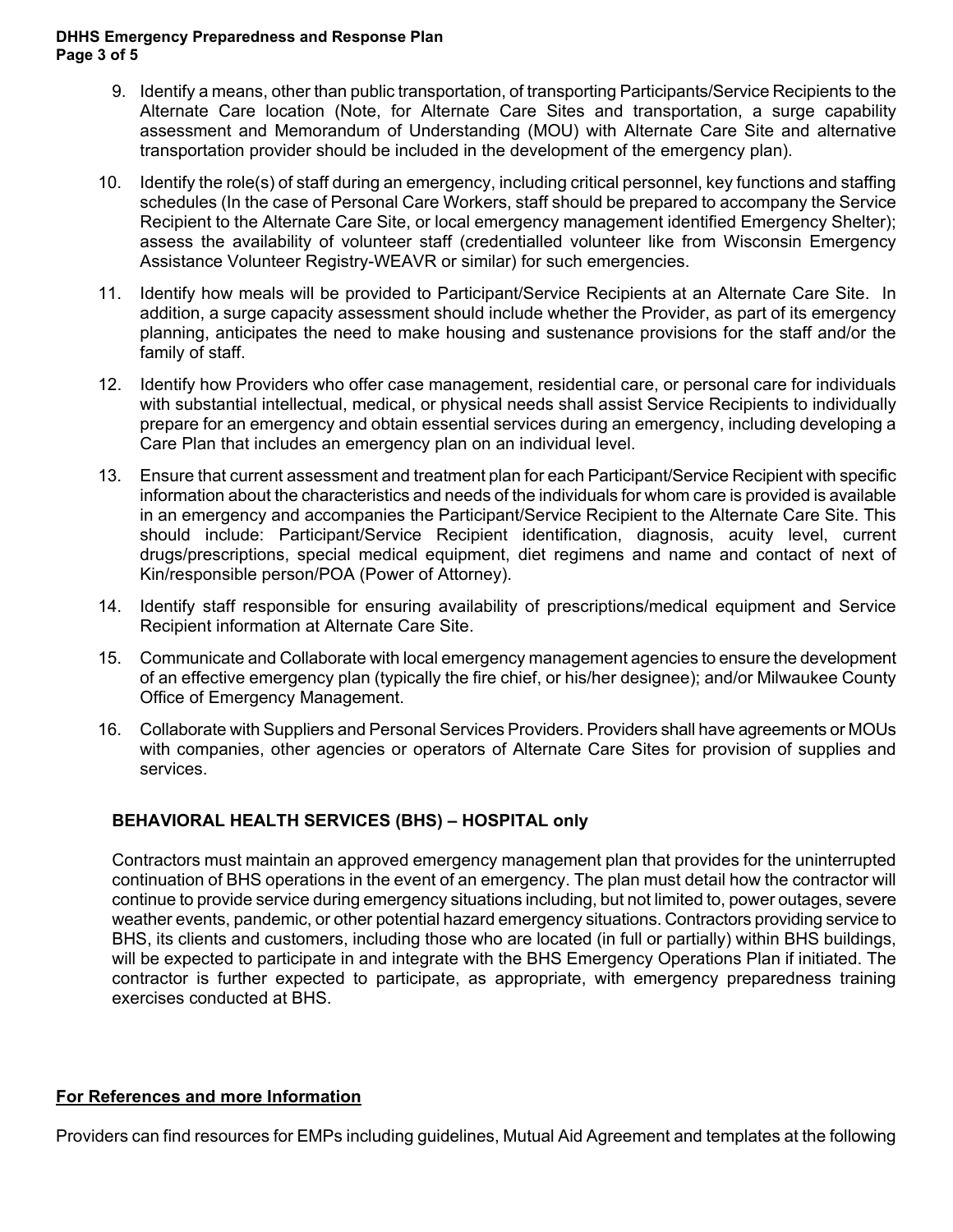#### **DHHS Emergency Preparedness and Response Plan Page 4 of 5**

website:

- <https://www.dhs.wisconsin.gov/preparedness/index.htm>
- CMS Emergency Preparedness Rule [\(Emergency Preparedness Rule | CMS\)](https://www.cms.gov/Medicare/Provider-Enrollment-and-Certification/SurveyCertEmergPrep/Emergency-Prep-Rule)
- [Milwaukee County DHHS Provider](https://milwaukeecountywi.sharepoint.com/sites/EmergencyMgmtPlanWorkgroup/Shared%20Documents/General/Milwaukee%20County%20DHHS%20Provider%20Portal) Portal https://county.milwaukee.gov/EN/DHHS/Provider-Portal

If Provider organization serves persons with **special needs receiving in-home care, or care in a supportive apartment**, it should have the Service Recipient, the caregiver or someone upon whom the Service Recipient relies for personal assistance or safety complete a "DISASTER PREPAREDNESS CHECKLIST FOR INDIVIDUALS WITH SPECIAL NEEDS".

Exhibit 1: COVID-19 Pandemic (May 2020)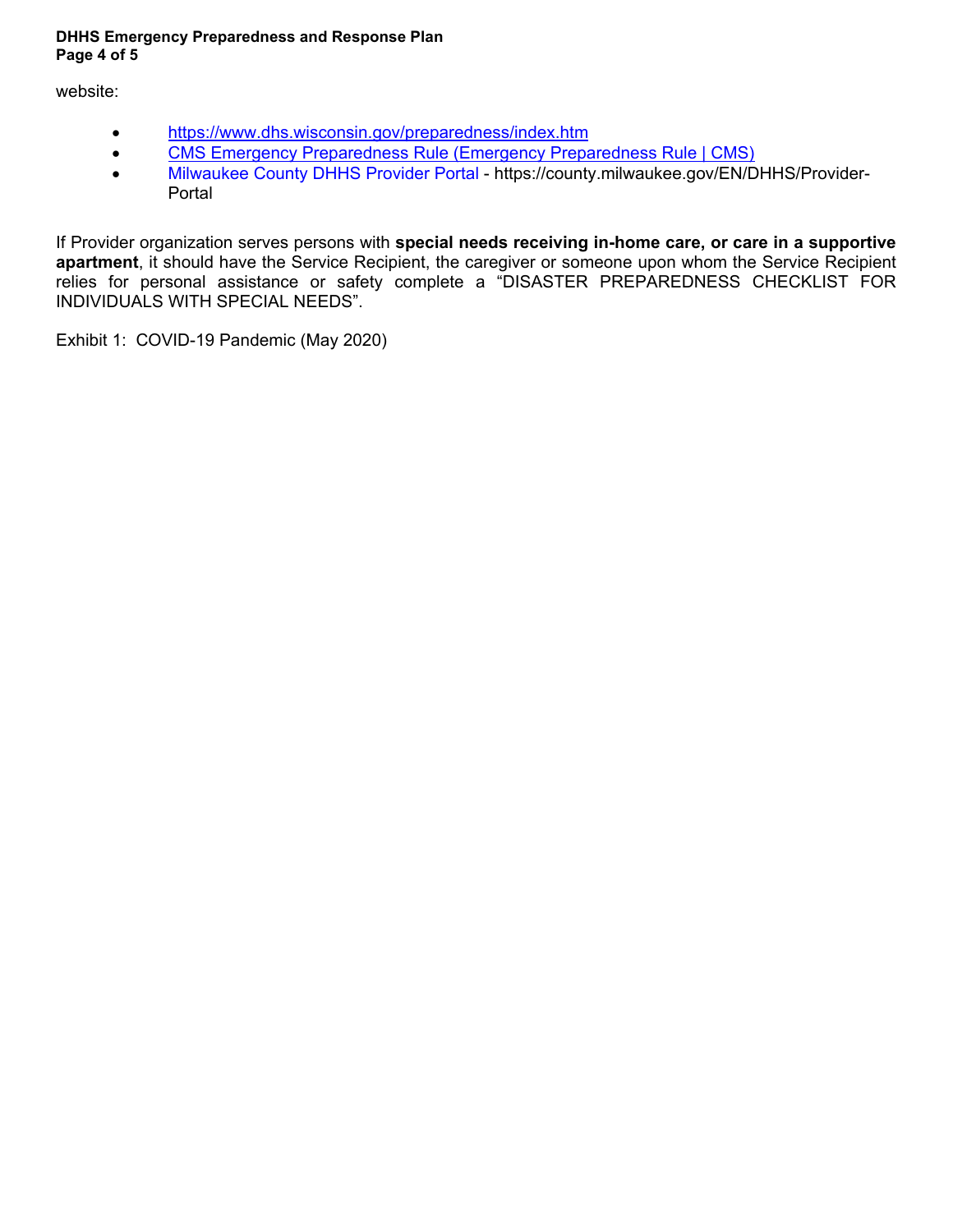#### **Special Response Relating to Coronavirus diseases (COVID):**

In view of WHO declaring Coronavirus diseases (COVID) Pandemic, and in view of Federal and state of Wisconsin public Health emergency declaration, following is being added as a clarification to this policy **Sec IV (REQUIREMENTS) subsection 2 and 5 (above)**, to address the COVID 19 Pandemic preparedness plan:

Contractor is responsible for compliance with all state, federal, and local orders, including Milwaukee County Administrative Orders, and all regulations and laws regarding the COVID-19 pandemic. Further, Contractor will follow all relevant agency guidance, specifically issued by the CDC, including, but not limited to, social distancing, hygiene, sanitation of workspaces, providing proper personal protective equipment to staff, proper staff screening methods and education of staff.

Contractor should have a written Pandemic Preparedness Plan that complies with all applicable laws, regulations, orders, and agency guidelines regarding COVID-19 and, at a minimum, meets the requirements in the Milwaukee County COVID-19 Administrative Orders.

Check link for latest update to Milwaukee County Administrative Orders: <https://countyconnect.milwaukeecountywi.gov/MCINT/COVID-19>

### **Attachment 1 - DHHS Emergency Preparedness and Response Plan (EMP): Example**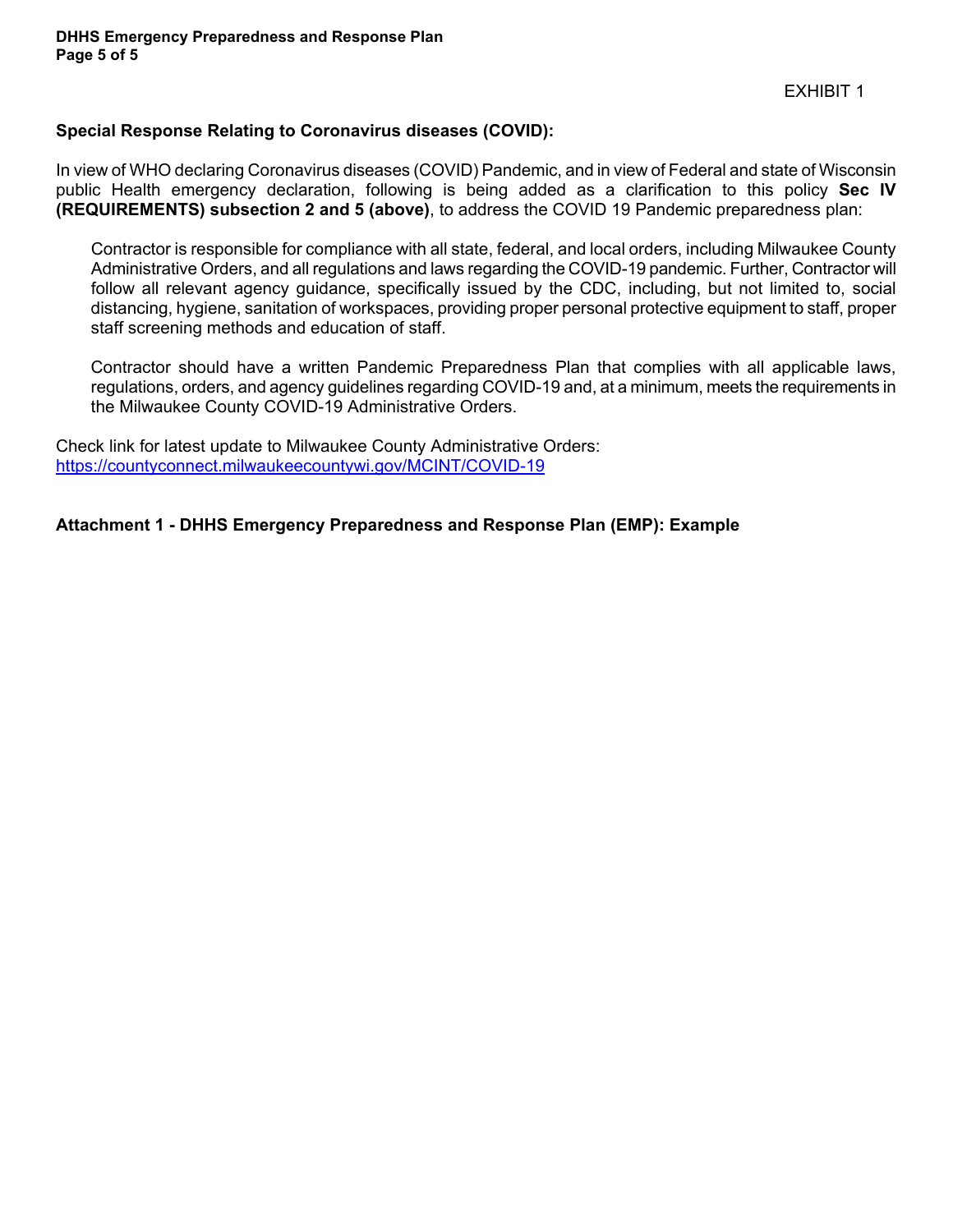## **DHHS POLICY 002 Attachment 1 - DHHS Emergency Preparedness and Response Plan (EMP): Example**

#### **Disclaimer**:

The information in this document is provided for general informational purposes only and may not reflect the current federal, state, and/or county rules and regulations, and/or requirements for specific industry or service field. No information contained in this document should be construed as legal or medical advice from Milwaukee County, Milwaukee County Department of Health and Human Services (DHHS), Milwaukee County Mental Health Board or the individual author, nor is it intended to be a substitute for legal counsel on any subject matter. No reader of this document should act or refrain from acting based on any information included in, or accessible through, this document without seeking the appropriate legal or other professional advice on the particular facts and circumstances at issue from a lawyer licensed in the recipient's state, country or other appropriate licensing jurisdiction.

Example Plan contains sample wording that may or may not be included in the final plan. Any information that does not apply to the organization can removed. The plan can state what resources and capabilities the organization has and what resources it does not have. In some cases, "none" is an acceptable answer. All wording in this Example is sample wording. Respond as not applicable to sections that do not apply and add any information that will enhance the plan.

#### **Note:**

Contracted agency is required to develop its own EMP. This example provides content that may be considered when developing a Plan for your agency. In accordance with [Milwaukee County Department of Health & Human](https://county.milwaukee.gov/files/county/DHHS/Providers/DHHSPolicyandProcedure002EmergencyPlanrevised05132020.pdf)  [Services Policy, Emergency Preparedness and Response Plan,](https://county.milwaukee.gov/files/county/DHHS/Providers/DHHSPolicyandProcedure002EmergencyPlanrevised05132020.pdf) Policy No. DHHS 002, *Written EMP, must include, at a minimum, the following areas and issues including and not limited to procedure, checklist and other directions included in Exhibits attached to this policy to be reviewed annually and updated as needed.*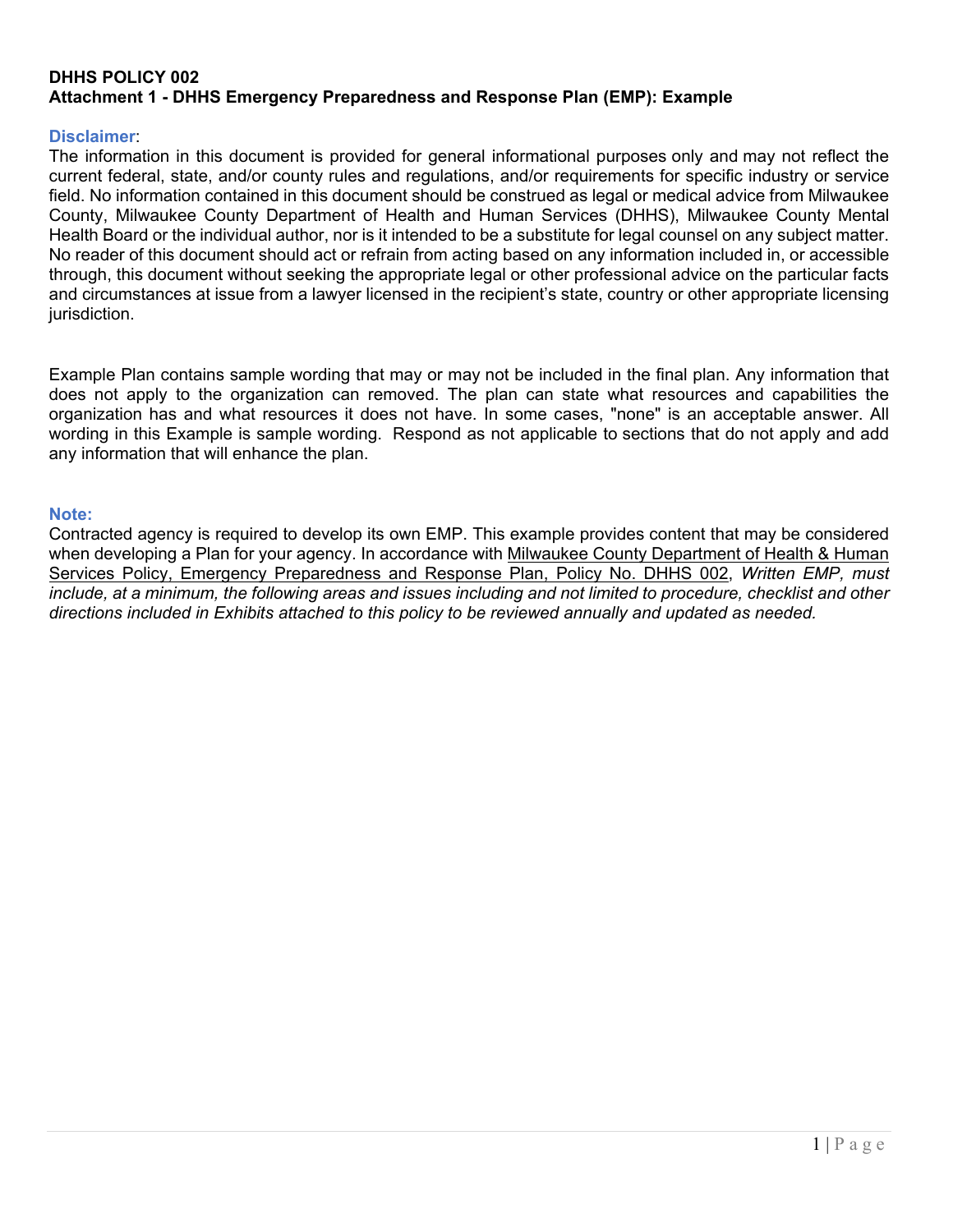### **Section 1: Provider's order of succession (chain of command) and emergency communications plan, including who at the facility/organization will be in authority to make the decision to execute the plan.**

Primary designee name and title, per protocol shall coordinate any and all preparedness communications to and from all respective department heads in a timely manner so that contingency plans might be enacted as necessary.

In the absence of the (insert primary designee name), (insert secondary designee name) and (insert tertiary designee name) shall be designated as the backups.

| Individuals Responsible for Emergency Operations Plan Activation |      |       |       |       |
|------------------------------------------------------------------|------|-------|-------|-------|
|                                                                  | Name | Title | Phone | Email |
| <b>Primary Designee</b>                                          |      |       |       |       |
| <b>Secondary Designee</b>                                        |      |       |       |       |
| <b>Tertiary Designee</b>                                         |      |       |       |       |

1.1 The Designee(s) shall gather emergency/disaster information from reliable sources:

- o Local news bulletins
- o Local siren alerts
- o Emergency broadcasts
- o Organization's Staff
- o Community Stakeholders
- o Smartphone app alerts
- o Federal, State and Local websites or social media sites

The Designee(s) will have authority to make the decision to execute the plan.

#### 1.2 The potential impact of the disaster shall be communicated in order to determine the level of response:

 $\circ$  Level 1 – Small scale, contained local, one department or facility impacted.

 $\checkmark$  Notify Executive Director or Designee of agency

| Level 1 – Contact Information |      |       |       |       |
|-------------------------------|------|-------|-------|-------|
|                               | Name | Title | Phone | Email |
| <b>Executive Director</b>     |      |       |       |       |
| Designee                      |      |       |       |       |

 $\circ$  Level 2 – Mid scale, local, non-contained emergency. Agency-wide impact.

 $\checkmark$  Agency will coordinate with other entities with whom you have cooperative agreements and listed below (DHHS division/program, community constituent, etc.)

| Level 2 - Contact Information |                       |       |       |
|-------------------------------|-----------------------|-------|-------|
| Name of Entity                | <b>Contact Person</b> | Phone | Email |
|                               |                       |       |       |
|                               |                       |       |       |

 $\circ$  Level 3 – Large scale, non-contained, county-wide impact.

 $\checkmark$  Agency will coordinate with other entities listed below (Disaster Task Force, stakeholders, community constituents, etc.):

| Level 3 – Contact Information |                       |       |       |
|-------------------------------|-----------------------|-------|-------|
| Name of Entity                | <b>Contact Person</b> | Phone | Email |
|                               |                       |       |       |
|                               |                       |       |       |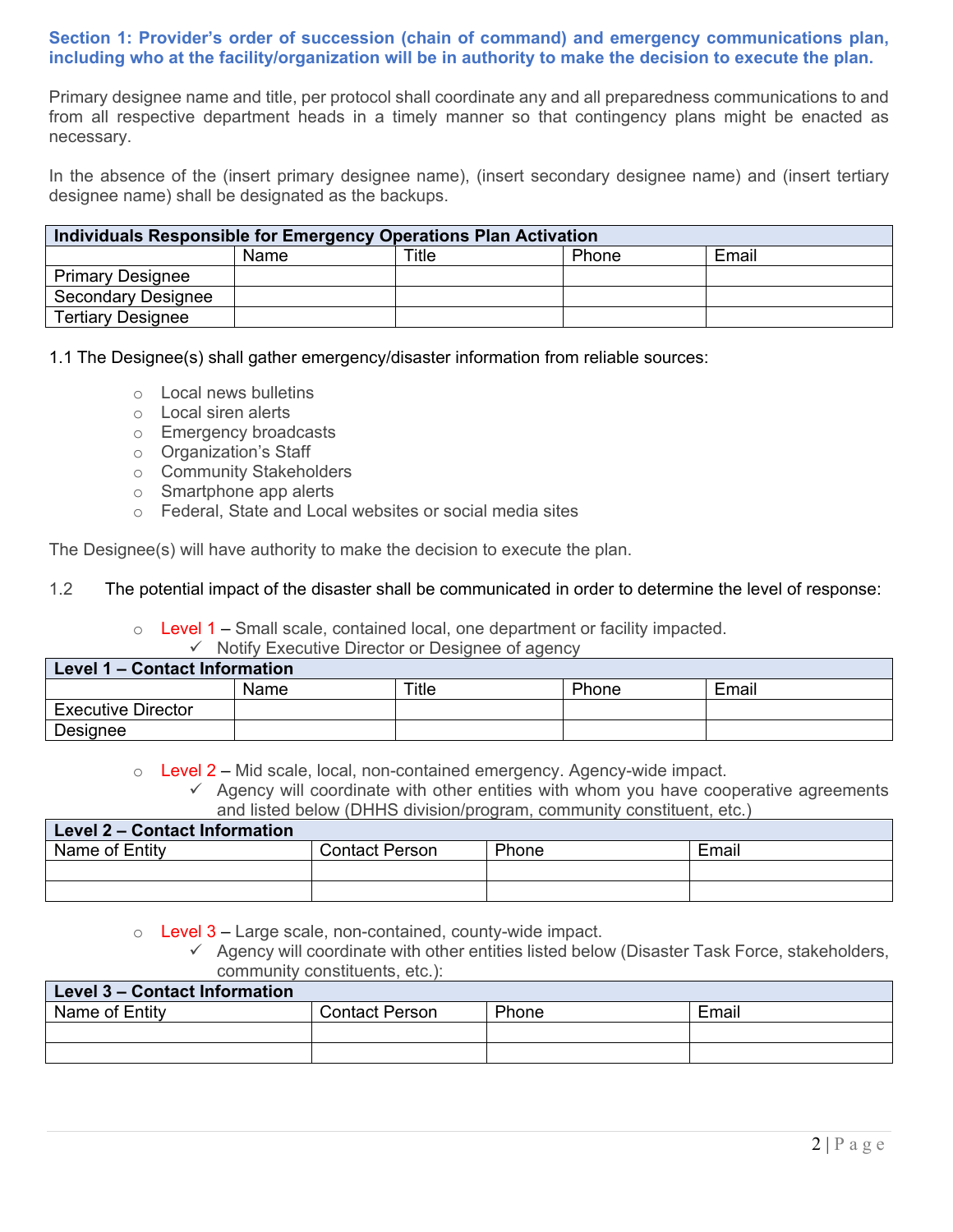- 1.3. The Department/Program Heads impacted by the emergency/disaster will coordinate response with the Designee to identify the assistance required for basic program operations to continue in the aftermath of the disaster.
- 1.4. The system for communications between the Designee, Department Heads, employees/service providers and service recipients shall include but is not limited to:
	- $\checkmark$  Phone (call, text, app alert)
	- $\checkmark$  Email notification
	- $\checkmark$  Agency website or social media site

| <b>Emergency Contracts</b>                                                          |  |       |       |
|-------------------------------------------------------------------------------------|--|-------|-------|
| DHHS Division/Program, On-Call   Contact Person<br>Staff, other Professionals, etc. |  | Phone | Email |
|                                                                                     |  |       |       |
|                                                                                     |  |       |       |

1.5. In the event of an emergency, preventing the use of an Agency site, alternate locations must be determined:

| <b>Alternative Site Information</b> |                        |                        |       |  |
|-------------------------------------|------------------------|------------------------|-------|--|
| Name of Site                        | Contact Person at Site | <b>Address of Site</b> | Phone |  |
|                                     |                        |                        |       |  |
|                                     |                        |                        |       |  |

- 1.6. Each Department/Program Head will be responsible for ensuring the preparation of communications for the safety of employees/service providers and clients including:
	- $\checkmark$  Utilization of phone trees
	- $\checkmark$  Ensuring communications are culturally and linguistically appropriate
	- $\checkmark$  Providing information on contingency planning
	- $\checkmark$  Identifying community resources for disaster information, emergency food, emergency shelter (with aid of 211 or other updated listings)

**Section 2: Develop a continuity of operations business plan; to include a facility-based and communitybased risk assessment utilizing an all-hazards approach (e.g., floods, tornadoes, blizzards, fire, electrical blackout, bioterrorism, epidemic, pandemic, or other natural or man-made disasters) that could potentially affect current operations or site directly and indirectly within a particular area or location.**

- $\triangleright$  A Continuity of Operations Plan (CoOP) prioritizes the essential business functions that the organization must perform even in an emergency and then establishes means to ensure those functions will continue.
- $\triangleright$  An all-hazards approach is an integrated approach to emergency preparedness planning that focuses on capacities and capabilities that are critical to preparedness for a full spectrum of emergencies or disasters.
- $\triangleright$  Key aspects of an all-hazards approach to risk assessment include: (per CMS)
	- $\circ$  Developing plans that are flexible and scalable enough to adapt to a wide variety of disasters
	- $\circ$  Focusing on the continuity of essential services that must remain consistent regardless of the disaster
	- $\circ$  Assessing the risks most likely to affect an individual facility and community
- $\triangleright$  Hazard Vulnerability Analysis are a systematic approach to identifying potential hazards that might affect an organization. Vulnerability is determined by assessing risk associated with each hazard and analyzing assessment findings to create a prioritized comparison of hazard vulnerabilities.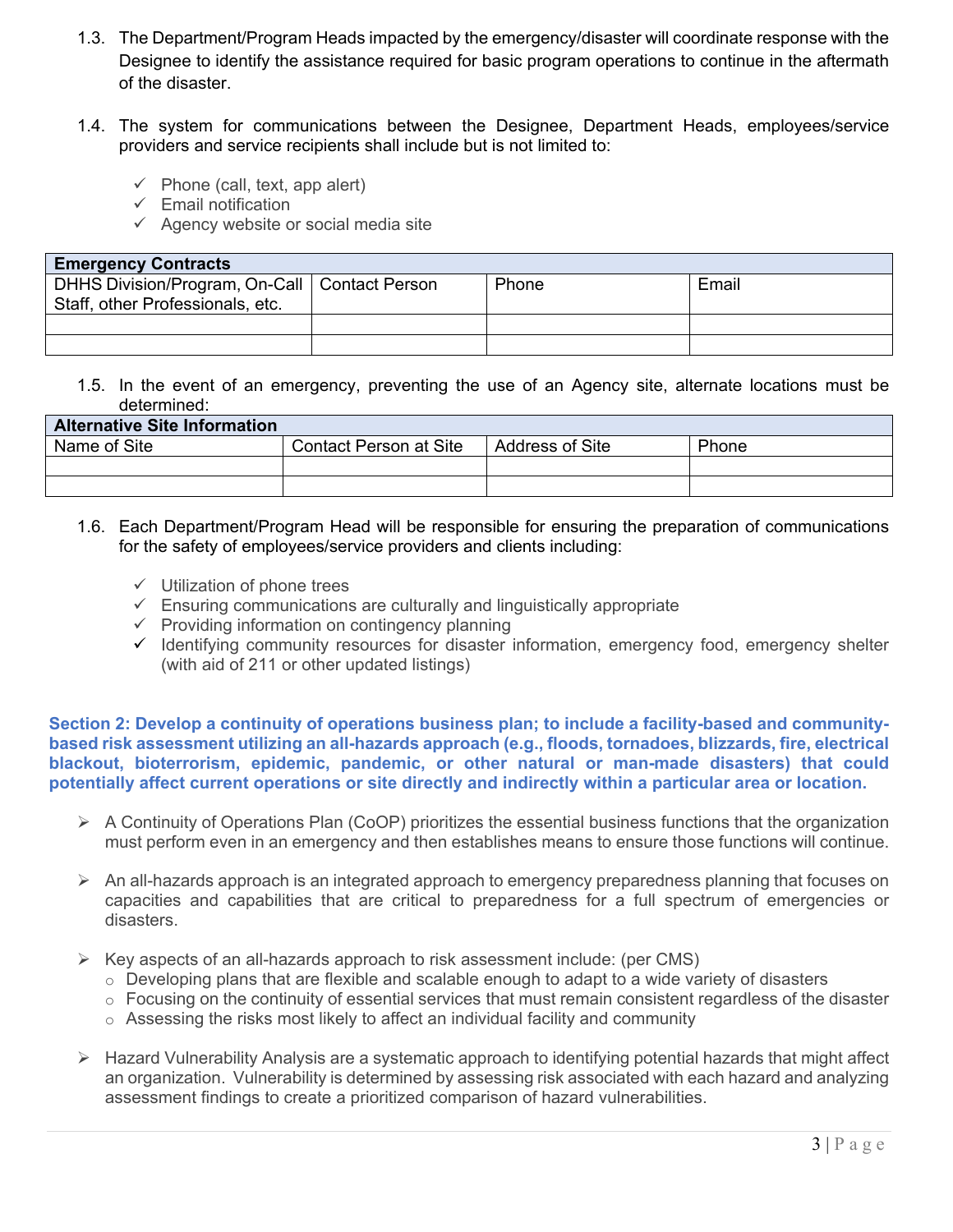The vulnerability is related to both the impact on organizational and community function and the likely demands the hazard would create.

 $\triangleright$  Assessing risk means both examining the likelihood of particular scenarios, severe weather disasters, as well as pandemics or terrorist attacks, and evaluating the extent to which they will impair a facility's operations and essential services.

### **Analyze Each Hazard:**

Analyze the specific vulnerabilities of the facility and determine the following actions for each identified hazard:

- o Actions: Specific actions to be taken for the hazard
- o Key Staff: Identified key staff responsible for executing plan
- Responsibilities: Staffing requirements and defined staff responsibilities
- $\circ$  Supplies: Identification and maintenance of sufficient supplies and equipment to sustain operations and deliver care and services for 7-10 days
- o Communications: Communication procedures to receive emergency warning/alerts, and for communication with staff, families, individuals receiving care, before, during and after the emergency
- o Designate Critical Staff: Designate critical staff, providing for other staff and volunteer coverage, and meeting staff needs, including transportation and sheltering critical staff members' family

To access an example, refer to:

<https://www.dhs.wisconsin.gov/regulations/preparedness/hva-tool-ltcf.xlsx>

**Section 3: Identify Covered Services deemed "essential", and any other Covered Services that will remain operational during an emergency. Providers who offer case management or out-of-home placement or residential care or personal and/or nursing care for individuals with medical, intellectual, emotional or mental health or physical needs; or services to youth in residential care centers; or services to individuals with physical or developmental disabilities are deemed to be Providers of essential services.** 

- $\triangleright$  Services deemed essential and which will remain operational during an emergency may include, but not limited to the following:
	- o Case Management/Care Coordination
	- o Congregant Care
	- o Crisis Services

The following services are deemed essential: case management or out-of-home placement or residential care or personal and/or nursing care for individuals with medical, intellectual, emotional or mental health or physical needs; or services to youth in residential care centers; or services to individuals with physical or developmental disabilities, agency must determine how they will continue to provide the service(s) during the emergency, determine any modifications needed, and communicate the modifications with the appropriate internal departments, and any Federal, State, County or other governing entities, as applicable.

#### **Section 4: Identify and communicate procedures for orderly evacuation or other responses approved by local emergency management agency, such as a fire emergency evacuation.**

### **Develop Evacuation Plan:** Develop an effective plan for evacuation by ensuring provisions for the following are specified:

- $\checkmark$  Identification of person responsible for implementing the facility evacuation plan (even if no outside evacuation order is given)
- $\checkmark$  Multiple pre-determined evacuation locations (contract or agreement) with a "like" facility have been established, with suitable space, utilities, security and sanitary facilities for individuals receiving care, staff and others using the location, with at least one facility being 50 miles away. A back-up may be necessary if the first one is unable to accept evacuees.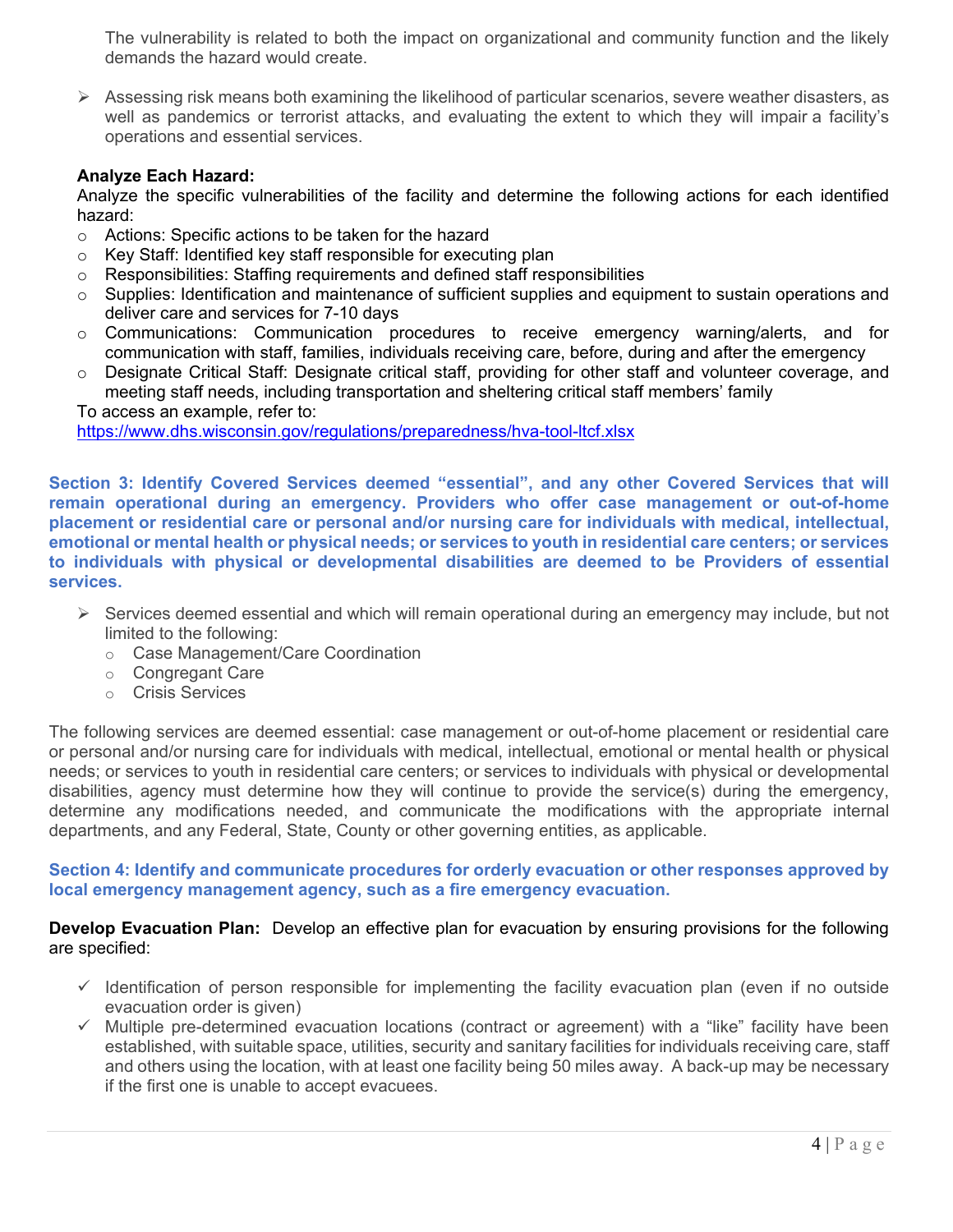- $\checkmark$  Evacuation routes and alternative routes have been identified, and the proper authorities have been notified Maps are available and specified travel time has been established
- $\checkmark$  Adequate food supply and logistical support for transporting food is described.
- $\checkmark$  The amounts of water to be transported and logistical support is described.
- $\checkmark$  The logistics to transport medications is described, including ensuring their protection under the control of a registered nurse.
- $\checkmark$  Procedures for protecting and transporting resident/patient medical records.
- $\checkmark$  The list of items to accompany residents/patients is described.
- $\checkmark$  Identify how persons receiving care, their families, staff and others will be notified of the evacuation and communication methods that will be used during and after the evacuation
- $\checkmark$  Identify staff responsibilities and how individuals will be cared for during evacuation, and the back-up plan if there isn't sufficient staff.
- $\checkmark$  Procedures are described to ensure residents/patients dependent on wheelchairs and/or other assistive devices are transported so their equipment will be protected, and their personal needs met during transit (e.g., incontinent supplies for long periods, transfer boards and other assistive devices).
- $\checkmark$  A description of how other critical supplies and equipment will be transported is included.
- $\checkmark$  Determine a method to account for all individuals during and after the evacuation
- $\checkmark$  Procedures are described to ensure staff accompany evacuating residents.
- $\checkmark$  Procedures are described if a patient/resident becomes ill or dies in route.
- $\checkmark$  Mental health and grief counselors are available at reception points to talk with and counsel evacuees.
- $\checkmark$  It is described whether staff family can shelter at the facility and evacuate

## **Fire Evacuation Plan**

- $\checkmark$  Do not use elevators. The Fire Department will have complete control of the elevators for use in firefighting by their personnel.
- $\checkmark$  All Staff must be familiar with the quickest evacuation route from their area. Acquaint yourself using the evacuation maps located at each elevator on each floor.
- $\checkmark$  Be able to identify your planned and alternate escape routes in case of heavy smoke, which may obscure your vision and/or force you to crawl along the ground for clearer air.
- $\checkmark$  If you encounter smoke on your evacuation route, crawl close to the ground and stay under the smoke layer to reach cleaner air.
- $\checkmark$  When encountering closed doors, first test the door for heat by placing the back of your hand on the door. If the door is hot, there is a good chance there are flames just beyond the door. A natural reaction of the human hand is to grasp as a reflex. By testing with the back of the hand, you avoid unintentionally grasping on to a hot door handle or rail.
- $\checkmark$  Persons with disabilities should remain in their suites if need be or if at all possible be assisted to the suite's nearest stairwell. If remaining in the suite, 911 should be called to give their location, where the Fire Department can be contacted.
- $\checkmark$  The key to a safe evacuation is to quickly and safely reach the nearest stairwell and proceed down along the right side of the stairwell. Keep the left side clear for emergency personnel.
- $\checkmark$  The stairwells are designated to isolate the occupants from the fire through construction of its walls and doors. It is very important to keep the stairwell doors shut to assist in keeping smoke and flames from penetrating this safe zone.
- $\checkmark$  Final thoughts: remember to always keep your exits, aisles and doors clear of obstructions. This includes packages, boxes, carts, etc. Make sure you do not allow clutter to hinder your means of escape during an actual emergency. Keep a sharp and vigilant eye on this at all times. This is not only for your safety but is also required under the fire code.

The goal is to have a plan in place for the evacuation of anyone needing assistance to exit the building. If you are unable to evacuate an employee or service recipient, you should seek to help them to a building stairwell. A designated agency staff should be assigned the task of calling 911 to give the precise location of the person needing to be evacuated.

### **Please be aware of the following considerations if attempting to evacuate a person with disabilities**: **Non-Ambulatory**

 $\checkmark$  Wheelchairs have many moving parts; some are not designed to withstand stress or lifting.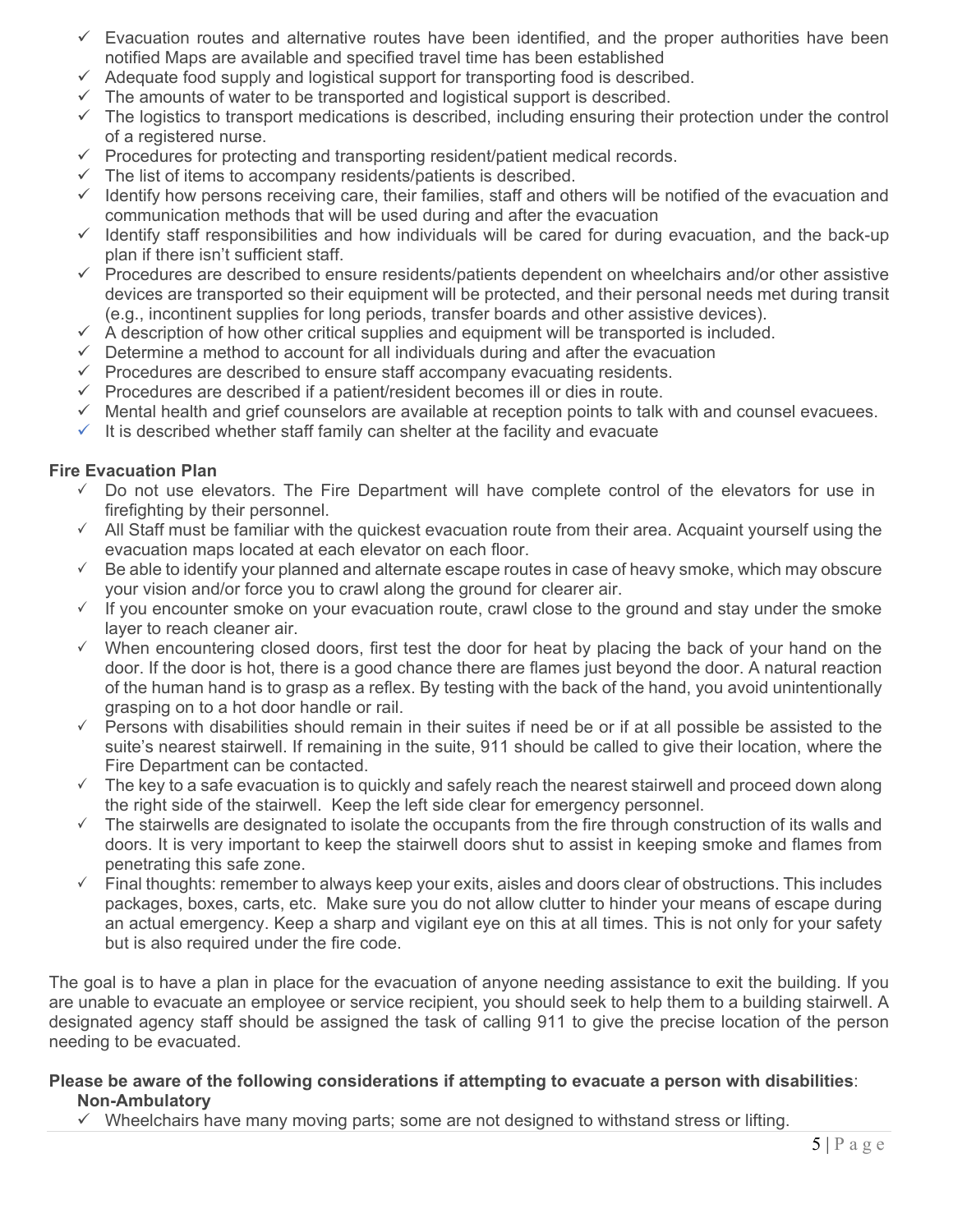- $\checkmark$  In a life-threatening emergency, it may be necessary to remove an individual from their chair. Lifting a person with minimal ability to move may be dangerous. If necessary, two or three individuals may be needed to carry non-ambulatory persons from the building.
- $\checkmark$  Wheelchairs should not be used to descend stairwells, if at all possible.
- $\checkmark$  Work in advance to determine the needs of non-ambulatory persons. Always consult with the person in the wheelchair regarding how best to assist them.

### **Visually Impaired**

- $\checkmark$  Describe the nature of the emergency and offer to act as a "sighted guide" offer your elbow and escort them to a safe place.
- $\checkmark$  As you walk, describe where you are and advise of any obstacles.
- $\checkmark$  When you have reached safety, orient the person as to where you are and ask if further assistance is needed.

#### **Hearing Impaired**

- $\checkmark$  Write a note describing the emergency and the nearest evacuation route ("Fire Evacuating Follow me – NOW")
- $\checkmark$  Turn the light switch off and on to gain attention if needed, then indicate through gestures or written note what is happening and what to do.

#### **All Clear**

During an emergency evacuation, do not attempt to gain entrance back into the building for any reason. Once the Fire/Floor Wardens have conducted their designated personnel count, they should immediately call 911 and report, to the best of their ability, the approximate last known location of anyone they may suspect may still be in the building.

### **Building management will indicate the "All Clear" signal to re-enter the building using the following procedures:**

- $\checkmark$  Utilizing our work vehicles and other building personnel vehicles, we will patrol the Designated Meeting Places, clearly waiving large orange flags to indicate you are clear to return to the building.
- $\checkmark$  It will be up to the individual tenants to determine if they wish to wait for the "All Clear", or send their employees home.
- $\checkmark$  During a planned evacuation drill, we would anticipate a thirty-minute window to allow for you to evacuate and account for your personnel before we give you the signal to return.
- $\checkmark$  Please remember, even if it's a drill, it is very important for you to practice locating in your primary and secondary designated areas. We do not want to see people congregating just outside the entrances as this would defeat the purpose of a practiced drill. In the event of an emergency, we must stay clear of the building for our own safety as well as providing unhindered access to the emergency response teams.

**Section 5: Plan a response to serious illness, including epidemic, pandemic, or accidents to comply with all State, Federal and Local orders, including Milwaukee County Administrative Orders and, also compliance with any directions or preparedness plan issued by Milwaukee County, DCF, DHS, CDC and CMS;** 

# **SERIOUS ILLNESS PLAN**

#### **Purpose:**

Pandemic preparedness will reduce morbidity, mortality, social disruption and economic loss. The intent of developing a preparedness plan in anticipation of the next pandemic is to:

- Stop, slow or limit the spread of a pandemic.
- Alleviate disease, suffering and death;
- Lessen the impact to the community through assuring essential health and social service functions performed by Agency; and
- Assure coordination within County Government and in partnership with City, State and Federal authorities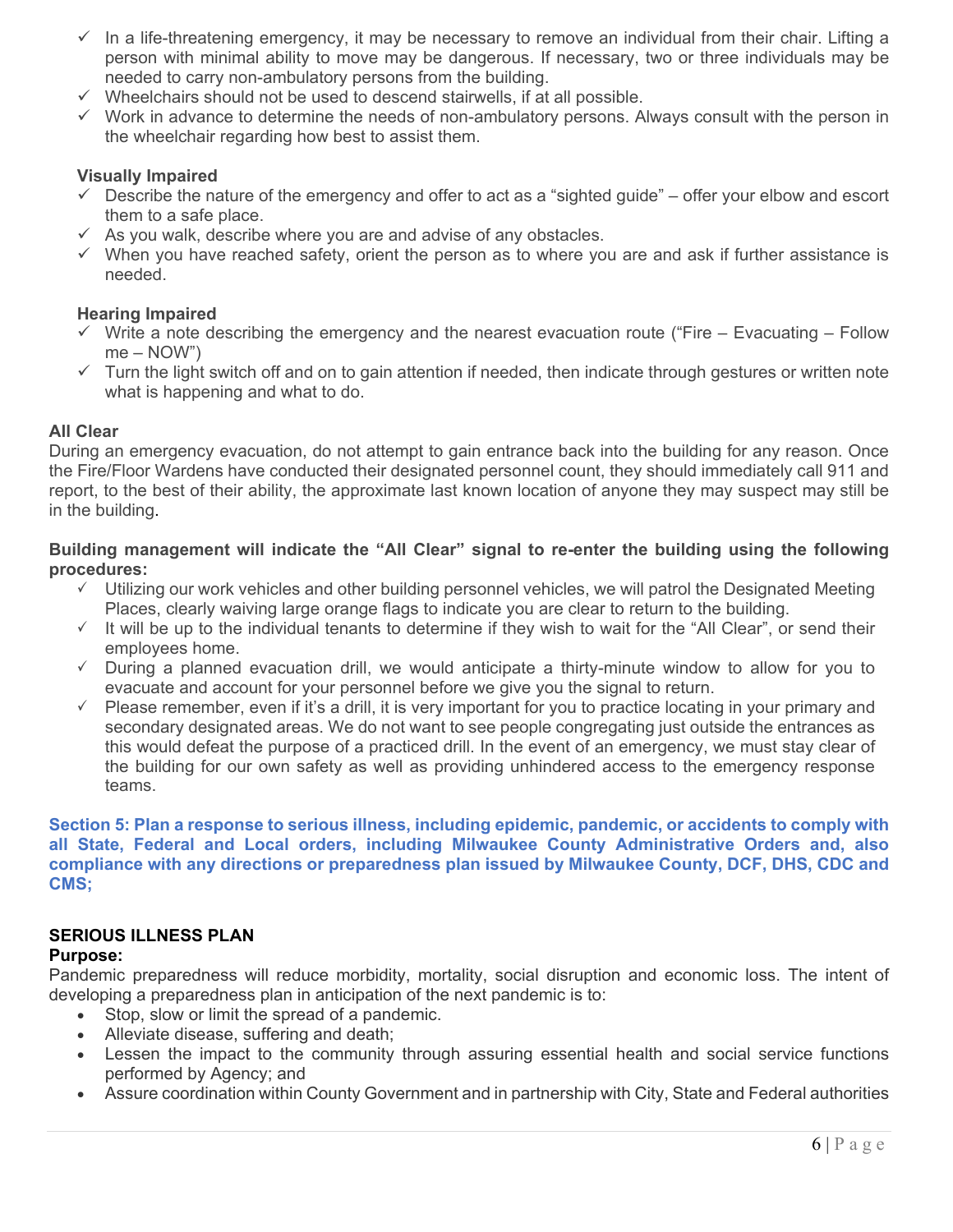## **Policy:**

In the event of epidemic (i.e.: the annual flu season) or pandemic, a team will be formed to oversee the implementation of established protocols identified by the Agency and Executive Management.

Responses will be stratified as dictated below with modifications based upon the infectious agent, and further information from Public Health, such as WI Department of Health Services (DHS), and Centers for Disease Control and Prevention (CDC). This response plan is to be reviewed on an annual basis with changes implemented following Public Health guidelines.

Check link for latest update to Milwaukee County Administrative Orders: <https://countyconnect.milwaukeecountywi.gov/MCINT/COVID-19>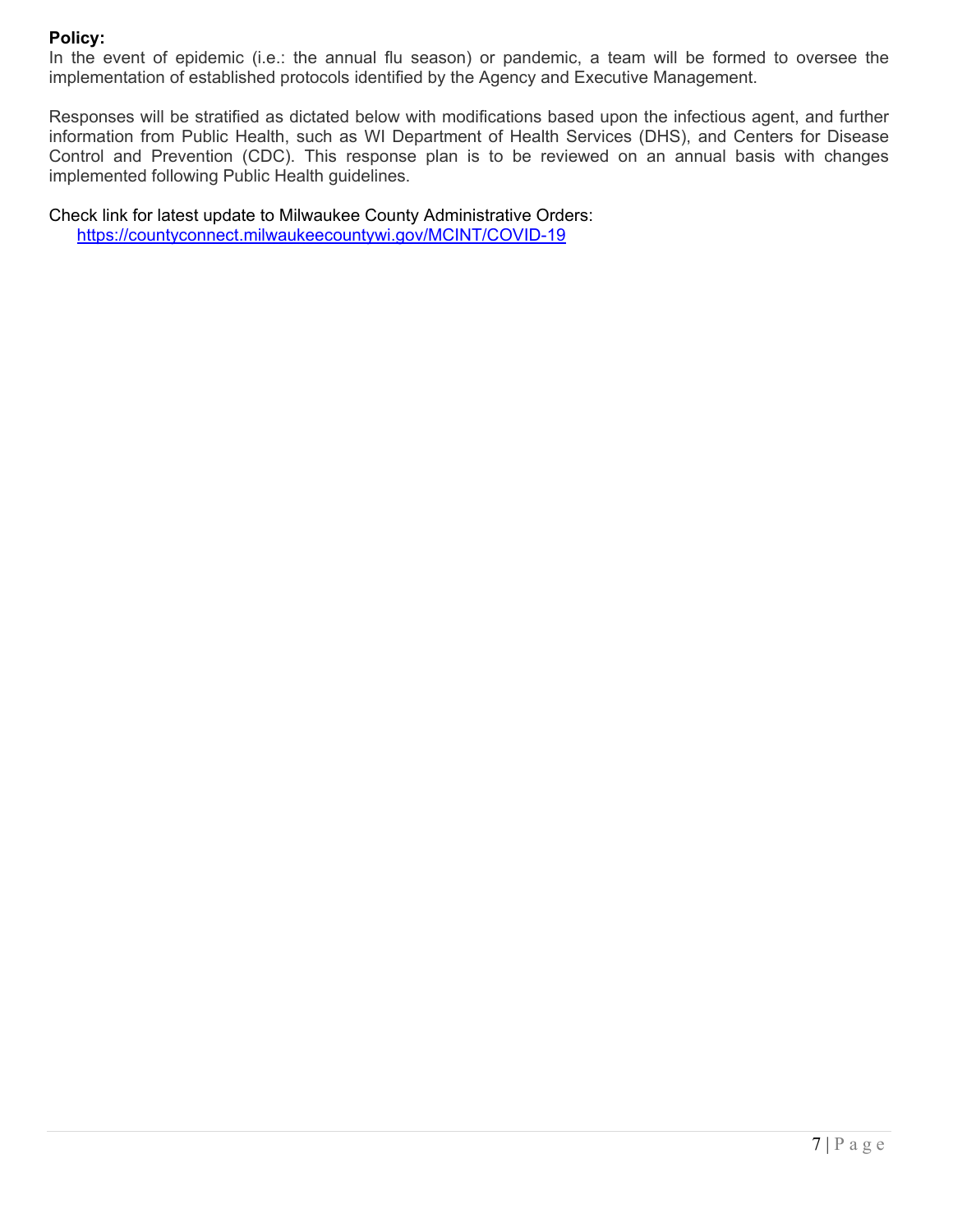| <b>Initiation Interval - Level 1a</b><br>Influenza Active in the Community/Not Impacted                                                                                                                                                                                                                                                                                                                                                                                                                                                                                                                                                                   |                                                          |                                                                                                                                                                                                                                                                                                                                                                                                                                                                                                                                                                                                                                                                                                                                                                                                                                     |  |  |
|-----------------------------------------------------------------------------------------------------------------------------------------------------------------------------------------------------------------------------------------------------------------------------------------------------------------------------------------------------------------------------------------------------------------------------------------------------------------------------------------------------------------------------------------------------------------------------------------------------------------------------------------------------------|----------------------------------------------------------|-------------------------------------------------------------------------------------------------------------------------------------------------------------------------------------------------------------------------------------------------------------------------------------------------------------------------------------------------------------------------------------------------------------------------------------------------------------------------------------------------------------------------------------------------------------------------------------------------------------------------------------------------------------------------------------------------------------------------------------------------------------------------------------------------------------------------------------|--|--|
| Triggers:                                                                                                                                                                                                                                                                                                                                                                                                                                                                                                                                                                                                                                                 | Practices:                                               | Actions:                                                                                                                                                                                                                                                                                                                                                                                                                                                                                                                                                                                                                                                                                                                                                                                                                            |  |  |
| Description: Public Health identifies elevated cases within<br>the community concerning for outbreak, or elevated cases<br>concerning for cluster (e.g., 2-3 cases in a unit) noted<br>within patient units upon surveillance.<br>Example: Flu in the community/markets - Influenza levels<br>are noted at Moderate<br>Measures: (Data source):<br>Wisconsin Department of Health Services Weekly<br>Respiratory Virus Surveillance<br>Reports: https://www.dhs.wisconsin.gov/influenza/data.htm<br>Weekly Flu Report (P Hunter- City of Milwaukee H Dept.)<br>Increased use of antimicrobials, including antivirals, as<br>noted by Pharmacy or Medical. | Continue all practices identified in<br>previous Section | Continue all actions identified in previous section.<br>Chief Medical Officer and the Infection<br>$\bullet$<br>Prevention Committee informed of Public<br>Health declaration.<br>An Investigation Team is activated as<br>$\bullet$<br>appropriate for the facility and the identified<br>infectious agent. If the threat is internal, the<br>team follows the "Communicable Disease and<br>Outbreak Investigation" Policy. This will<br>include use of the Communicable Disease<br>Toolkit for documentation of the investigation.<br>The Investigation Team formulates and<br>$\bullet$<br>initiates an education and communication plan<br>including, but not limited to, education<br>regarding symptoms and screening tests<br>distributed to patient care staff.<br>Infection Prevention increases surveillance<br>$\bullet$ |  |  |
| Verbal reports from Medical or Nursing                                                                                                                                                                                                                                                                                                                                                                                                                                                                                                                                                                                                                    |                                                          | measures.                                                                                                                                                                                                                                                                                                                                                                                                                                                                                                                                                                                                                                                                                                                                                                                                                           |  |  |
| Documentation for the Infection Control Report<br>Positive Influenza, or other significant lab test results<br>found during surveillance                                                                                                                                                                                                                                                                                                                                                                                                                                                                                                                  |                                                          | Infection Prevention partners with Nursing and<br>$\bullet$<br>House Supervisors to identify symptoms in<br>staff. Restrictions from work or measures such<br>as masks may be implemented.<br>Supplies such as PPE and relevant<br>$\bullet$<br>vaccines/medications are monitored closely<br>by Central Supply and Pharmacy.<br>Involve Public Health as needed for internal<br>$\bullet$<br>outbreaks.<br>Messaging to staff, patients and visitors to<br>$\bullet$<br>continue and include reassurances regarding<br>actions being taken to prevent spread and<br>maintain safety.                                                                                                                                                                                                                                               |  |  |

| <b>Acceleration Interval - Level 2</b><br><b>Community Nearing Capacity</b>                                                                                                                                                                                                                                                                                                                            |                                                                                                                                                                                                                                                                                    |                                                                                                                                                                                                                                                                                                                                    |  |  |
|--------------------------------------------------------------------------------------------------------------------------------------------------------------------------------------------------------------------------------------------------------------------------------------------------------------------------------------------------------------------------------------------------------|------------------------------------------------------------------------------------------------------------------------------------------------------------------------------------------------------------------------------------------------------------------------------------|------------------------------------------------------------------------------------------------------------------------------------------------------------------------------------------------------------------------------------------------------------------------------------------------------------------------------------|--|--|
| Triggers:                                                                                                                                                                                                                                                                                                                                                                                              | Practices:                                                                                                                                                                                                                                                                         | Actions:                                                                                                                                                                                                                                                                                                                           |  |  |
| Description:<br>Public Health identifies moderate cases within the<br>community concerning for outbreak that impact<br>services (school closings, social distancing,<br>hospitals in area reporting diversion or limited bed<br>availability or impacted staffing levels), or<br>elevated cases concerning for outbreak (e.g., 3+<br>cases in a unit) noted within patient units upon<br>surveillance. | Continue all practices identified in previous<br>Sections<br>Additional signage is considered.<br>$\bullet$<br>Symptom/screening practices may be<br>implemented in PSC.<br>May implement separate waiting areas for<br>individuals with symptoms<br>Consider visitor restrictions | Continue all actions identified in previous sections<br>Update education and communication plan<br>Team to assess status of capacity overall by<br>continuing to monitor trigger measures<br>Administration to approve visitor restrictions<br>based on the Investigation Team<br>recommendations and/or State<br>recommendations. |  |  |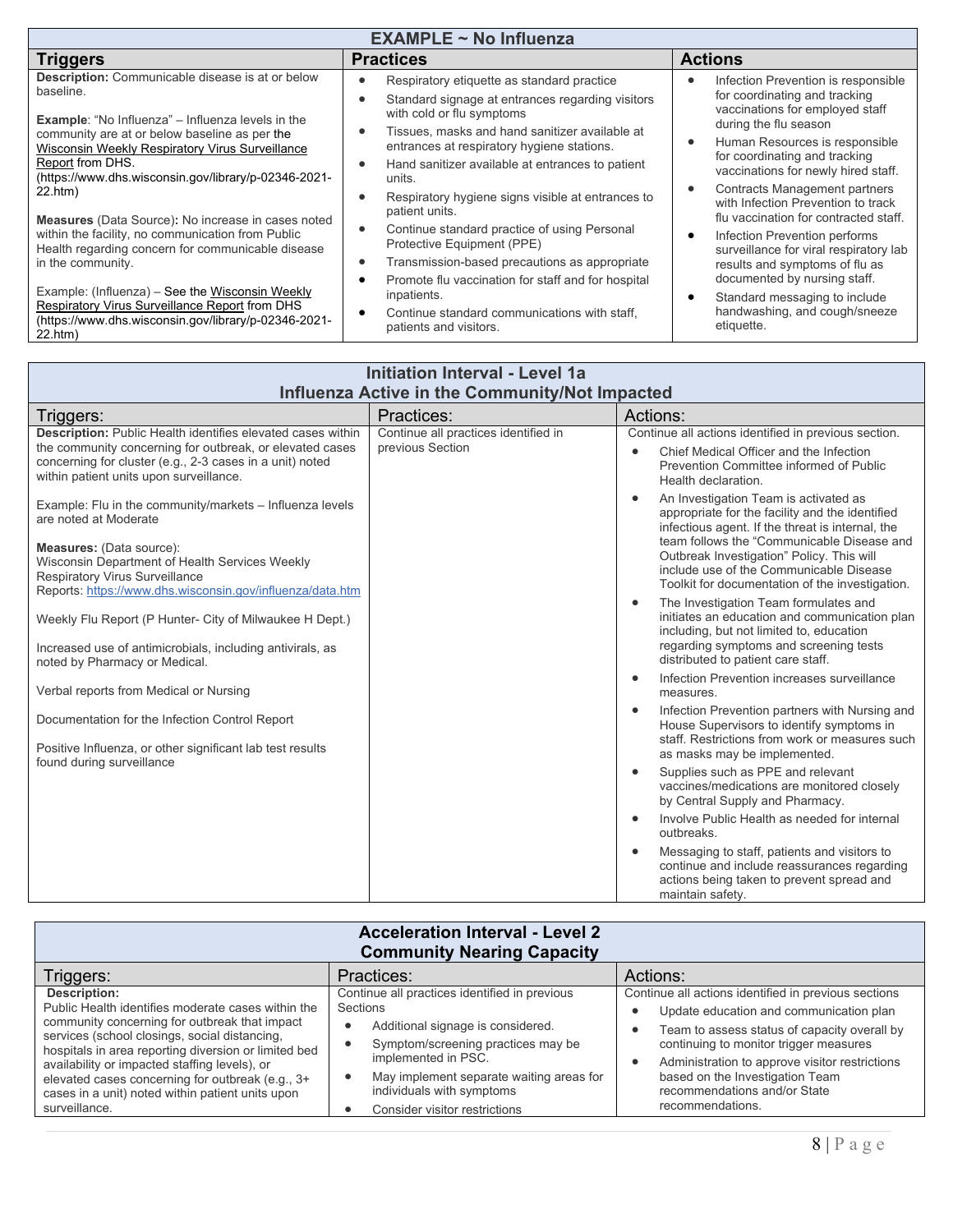| <b>Measures:</b><br><b>Public Health Data</b><br>$\bullet$<br>Report from other hospitals<br>$\bullet$<br>Media reports<br>$\bullet$<br>Laboratory Test results<br>$\bullet$<br>MC BHD Staffing impact<br>٠                                                                                                                                                                                                                                                                                                  | Closely monitor supplies including PPE,<br>$\bullet$<br>screening supplies and medications<br>If internal outbreak concern is present,<br>$\bullet$<br>consider cohorting of involved individuals<br>and care teams. May need to consider<br>patient placement to limit interaction of<br>individuals with affected unit(s). May need<br>to restrict admissions to certain units. May<br>need to consider outbreak status in<br>discharge planning.<br>May need to consider alternative to<br>$\bullet$<br>discharge for those who are not infected<br>but have infected family at residence.<br>Work with information officer on additional<br>$\bullet$<br>communications and messaging of<br>pertinent information for staff and the<br>public | Implement Incident Command as needed<br>$\bullet$<br>including Investigation Team.<br>Evaluate if patients need to be transferred to<br>$\bullet$<br>an appropriate medical facility for care.<br>$\bullet$<br>Discharge clients that can function at a<br>minimum level and prioritize referrals for those<br>most in need<br>Screen all patients for symptoms and<br>$\bullet$<br>designate a specific unit for those exhibiting<br>symptoms<br>Consider starting retraining for any expected<br>$\bullet$<br>staff shortage.<br>Consider activation of BHD CoOP<br>$\bullet$<br>Messaging to staff, patient, and the public to<br>$\bullet$<br>include information on actions being taken<br>and any changes to how services will be<br>provided and how to access them.<br>Assure group homes/stabilization houses/etc.<br>$\bullet$<br>have pandemic plans in place                                                                                                                       |
|--------------------------------------------------------------------------------------------------------------------------------------------------------------------------------------------------------------------------------------------------------------------------------------------------------------------------------------------------------------------------------------------------------------------------------------------------------------------------------------------------------------|---------------------------------------------------------------------------------------------------------------------------------------------------------------------------------------------------------------------------------------------------------------------------------------------------------------------------------------------------------------------------------------------------------------------------------------------------------------------------------------------------------------------------------------------------------------------------------------------------------------------------------------------------------------------------------------------------------------------------------------------------|------------------------------------------------------------------------------------------------------------------------------------------------------------------------------------------------------------------------------------------------------------------------------------------------------------------------------------------------------------------------------------------------------------------------------------------------------------------------------------------------------------------------------------------------------------------------------------------------------------------------------------------------------------------------------------------------------------------------------------------------------------------------------------------------------------------------------------------------------------------------------------------------------------------------------------------------------------------------------------------------|
|                                                                                                                                                                                                                                                                                                                                                                                                                                                                                                              |                                                                                                                                                                                                                                                                                                                                                                                                                                                                                                                                                                                                                                                                                                                                                   | Restrict/alter mobile team<br>$\bullet$<br>services and home visits to minimize staff and<br>community exposure.                                                                                                                                                                                                                                                                                                                                                                                                                                                                                                                                                                                                                                                                                                                                                                                                                                                                               |
|                                                                                                                                                                                                                                                                                                                                                                                                                                                                                                              | <b>Peak Interval - Level 3</b><br><b>Agency Severely Impacted</b>                                                                                                                                                                                                                                                                                                                                                                                                                                                                                                                                                                                                                                                                                 |                                                                                                                                                                                                                                                                                                                                                                                                                                                                                                                                                                                                                                                                                                                                                                                                                                                                                                                                                                                                |
|                                                                                                                                                                                                                                                                                                                                                                                                                                                                                                              |                                                                                                                                                                                                                                                                                                                                                                                                                                                                                                                                                                                                                                                                                                                                                   | Actions:                                                                                                                                                                                                                                                                                                                                                                                                                                                                                                                                                                                                                                                                                                                                                                                                                                                                                                                                                                                       |
| Triggers:<br><b>Description:</b>                                                                                                                                                                                                                                                                                                                                                                                                                                                                             | Practices:<br>Continue all Practices identified in previous                                                                                                                                                                                                                                                                                                                                                                                                                                                                                                                                                                                                                                                                                       | Update education and communication plan                                                                                                                                                                                                                                                                                                                                                                                                                                                                                                                                                                                                                                                                                                                                                                                                                                                                                                                                                        |
| Ongoing indication of outbreak within Agency or<br>outbreak in the community severely impacting<br>Agency (e.g., sick patients, lack of staff due to<br>illness)<br>Resources severely depleted and staff working<br>overtime.<br>Measures:<br>Supply and medication levels (depleted or<br>$\bullet$<br>unavailable)<br><b>Laboratory Test results</b><br>$\bullet$<br>Staffing impact<br>٠<br>Example: Respiratory Viral Report demonstrating<br>high levels of influenza activity within the<br>community | Sections<br>Visitor restrictions implemented.<br>$\bullet$<br>Units or even facility may need to be<br>$\bullet$<br>closed off from new admissions. Waivers<br>related to EMTALA or HIPAA may be<br>required.<br>Use of volunteers and students, with<br>$\bullet$<br>hands-on patient care, in the hospitals and<br>clinics should be restricted.                                                                                                                                                                                                                                                                                                                                                                                                | Implement Incident Command including<br>$\bullet$<br>Investigation Team.<br>Administration to discuss the use of overtime<br>$\bullet$<br>and adding personnel to daily operations or<br>diverting staff as needed. Evaluate the need<br>for excluding staff from areas or from the<br>facility (e.g., restrict volunteers and students).<br>Consider use of telework, telehealth to<br>$\bullet$<br>minimize exposure.<br>Consider diversion for new admissions.<br>$\bullet$<br>Administration to confer with legal counsel for<br>$\bullet$<br>issues related to EMTALA or HIPAA.<br>Public Health to be involved for required<br>$\bullet$<br>reporting and consultation.<br>Evaluate if patients need to be transferred to<br>$\bullet$<br>an appropriate medical facility for care.<br>Consider redeployment of staff to areas of<br>need or shortage.                                                                                                                                   |
|                                                                                                                                                                                                                                                                                                                                                                                                                                                                                                              | DECELERATION/RESOLUTION INTERVAL - Level 1b                                                                                                                                                                                                                                                                                                                                                                                                                                                                                                                                                                                                                                                                                                       |                                                                                                                                                                                                                                                                                                                                                                                                                                                                                                                                                                                                                                                                                                                                                                                                                                                                                                                                                                                                |
| Triggers:<br>Description: Communicable disease is still                                                                                                                                                                                                                                                                                                                                                                                                                                                      | Practices:                                                                                                                                                                                                                                                                                                                                                                                                                                                                                                                                                                                                                                                                                                                                        | Actions:                                                                                                                                                                                                                                                                                                                                                                                                                                                                                                                                                                                                                                                                                                                                                                                                                                                                                                                                                                                       |
| impacting the community, but level in facility is<br>manageable or not impactful.<br><b>Measures:</b><br><b>Public Health Data</b><br>Laboratory Data<br>Use of antimicrobials/antivirals<br>Staffing levels (not impacted)                                                                                                                                                                                                                                                                                  | Team will communicate with Administration<br>$\bullet$<br>following Incident Command as<br>appropriate.<br>Decelerate response plan to the<br>$\bullet$<br>appropriate level.<br>Activate Business Recovery Plans as<br>$\bullet$<br>needed.<br>Work with Information officer regarding<br>communications related to return to normal<br>operations timeline                                                                                                                                                                                                                                                                                                                                                                                      | Update education and communication plan to<br>$\bullet$<br>include return to normal daily activities.<br>Investigation Team to continue monitoring<br>$\bullet$<br>activities of patient care, employee health and<br>State of Wisconsin Public Health information<br>to ensure a safe return to normal operations.<br>Continue to assess supply inventories to<br>$\bullet$<br>ensure safe patient care.<br>Continue to assess staffing needs are met for<br>$\bullet$<br>normal operations.<br>Infection Prevention is responsible to remove<br>$\bullet$<br>posters and other signage.<br>Conduct and complete an after-action report<br>$\bullet$<br>with the Investigation Team (and Incident<br>Command) to assess activities and lessons<br>learned.<br>A Plan of Improvement will be implemented to<br>$\bullet$<br>address any gaps in practice identified.<br>Messaging to include information on which<br>$\bullet$<br>services are being returned to normal and any<br>time-lines. |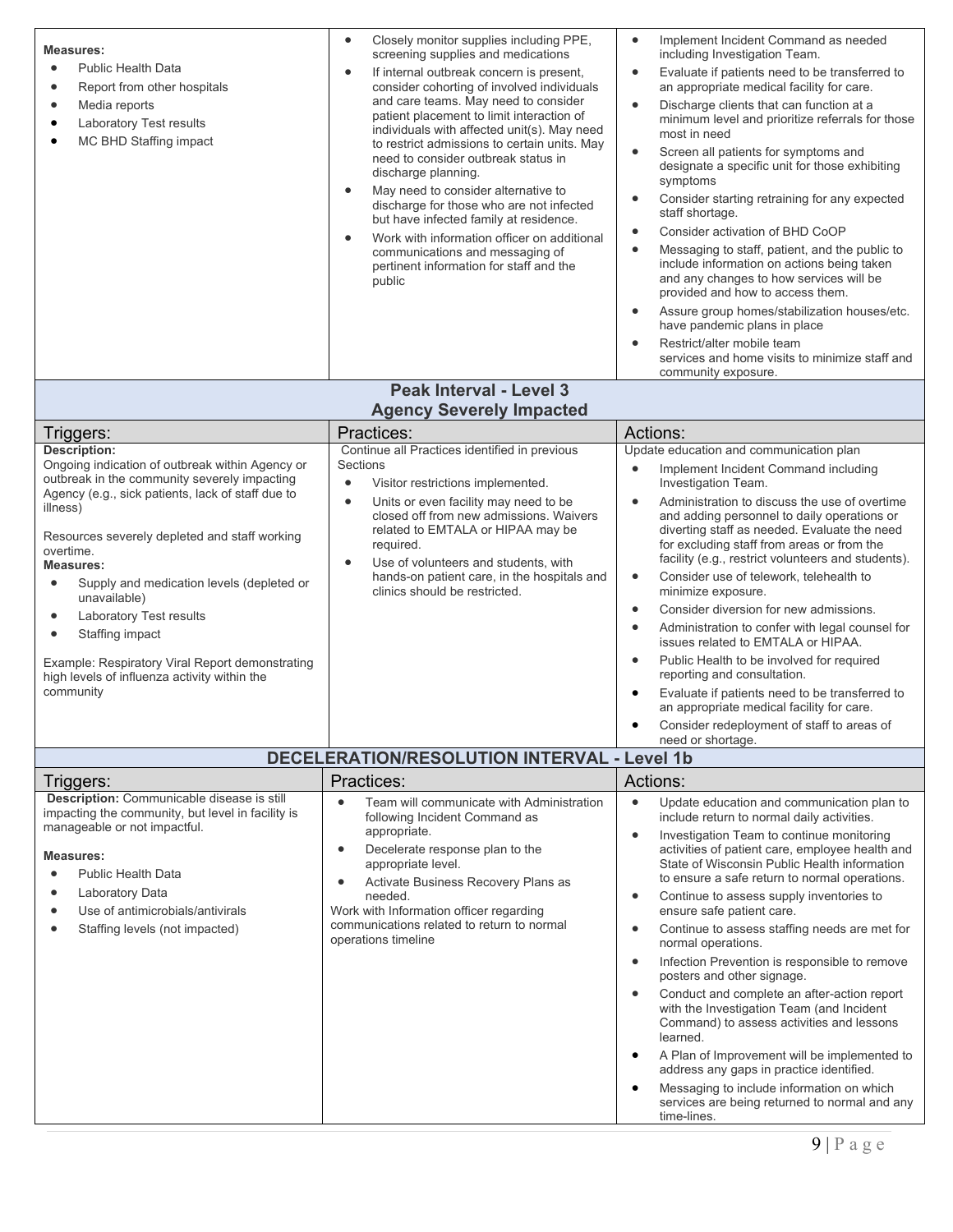## **Section 6: Prepare for and respond to severe weather including tornado and flooding.**

To instruct staff on the general procedures to follow in the event of a tornado or severe weather warning/watch. To take appropriate precautions and actions for the safety and security of the Agency clientèle and personnel in the event of a tornado or severe weather situation.

### **Tornado:**

- When a warning is issued by sirens or other means, seek inside shelter. Consider the following:
	- Small interior rooms on the lowest floor and without windows,
	- Hallways on the lowest floor away from doors and windows, and
	- Rooms constructed with reinforced concrete, brick, or block with no windows.
- Stay away from outside walls and windows.
- Use arms to protect head and neck.
- Remain sheltered until the tornado threat is announced to be over.

#### **Earthquake:**

- Stay calm and await instructions from the Emergency Coordinator or the designated official.
- Keep away from overhead fixtures, windows, filing cabinets, and electrical power.
- Assist people with disabilities in finding a safe place.
- Evacuate as instructed by the Emergency Coordinator and/or the designated official.

### **Flood:** [Dangers of flooding and tips for how you can protect yourself | Environmental Health Toolkits | NCEH](https://www.cdc.gov/nceh/toolkits/floods/default.html)  [\(cdc.gov\)](https://www.cdc.gov/nceh/toolkits/floods/default.html)

## **If indoors:**

- Be ready to evacuate as directed by the Emergency Coordinator and/or the designated official.
- Follow the recommended primary or secondary evacuation routes.

#### **If outdoors:**

- Climb to high ground and stay there.
- Avoid walking or driving through flood water.
- If car stalls, abandon it immediately and climb to a higher ground.

#### **Hurricane:**

• The nature of a hurricane provides for more warning than other natural and weather disasters. A hurricane watch issued when a hurricane becomes a threat to a coastal area. A hurricane warning is issued when hurricane winds of 74 mph or higher, or a combination of dangerously high water and rough seas, are expected in the area within 24 hours.

### **Once a hurricane watch has been issued**:

- Stay calm and await instructions from the Emergency Coordinator or the designated official.
- Moor any boats securely or move to a safe place if time allows.
- Continue to monitor local TV and radio stations for instructions.
- Move early out of low-lying areas or from the coast, at the request of officials.
- If you are on high ground, away from the coast and plan to stay, secure the building, moving all loose items indoors and boarding up windows and openings.
- Collect drinking water in appropriate containers.

### **Once a hurricane warning has been issued:**

- Be ready to evacuate as directed by the Emergency Coordinator and/or the designated official.
- Leave areas that might be affected by storm tide or stream flooding.

## **During a hurricane:**

- Remain indoors and consider the following:
	- Small interior rooms on the lowest floor and without windows,
	- Hallways on the lowest floor away from doors and windows, and
	- Rooms constructed with reinforced concrete, brick, or block with no windows.

# **Blizzard:**

**If indoors**:

Stay calm and await instructions from the Emergency Coordinator or the designated official.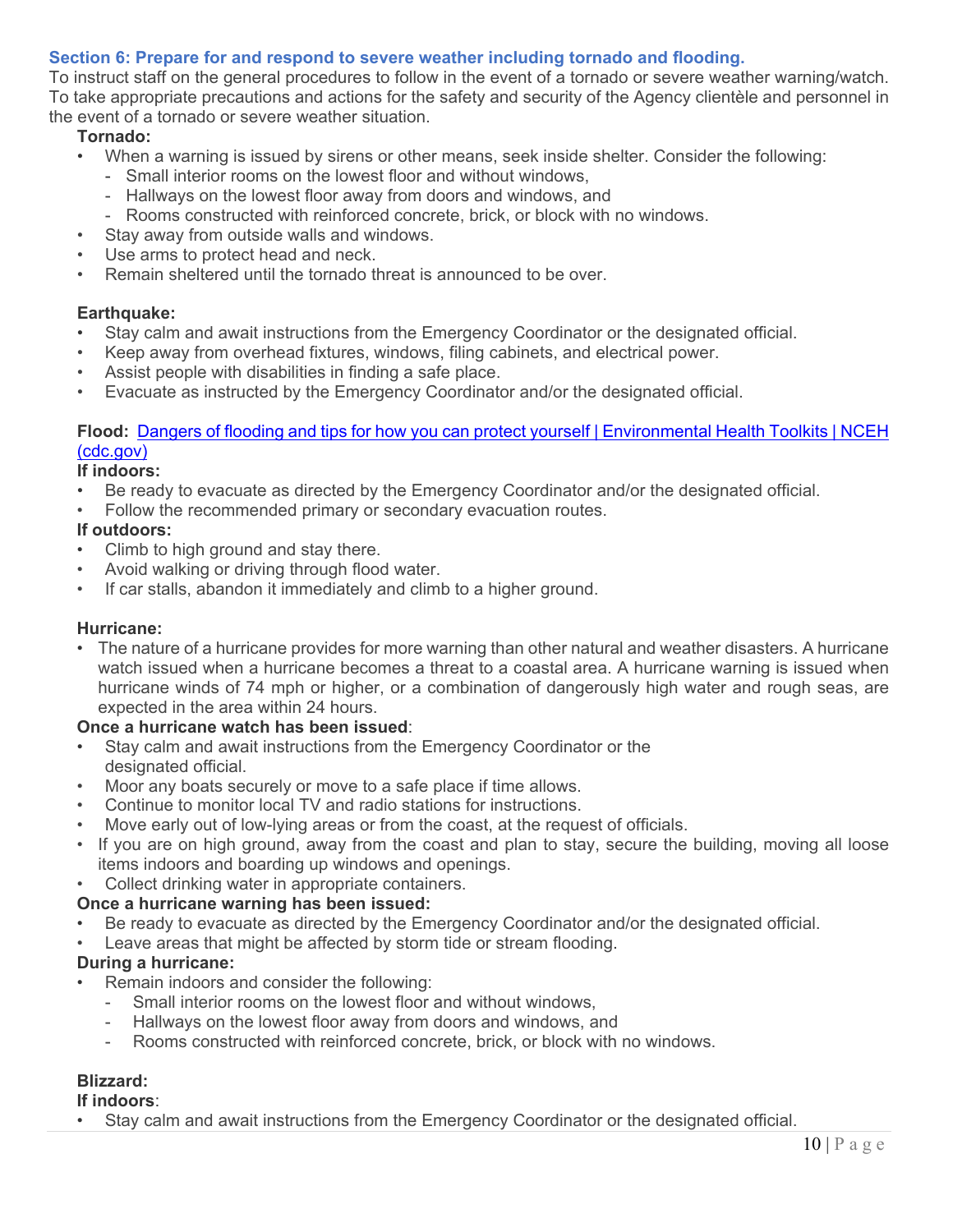- Stay indoors!
- If there is no heat:
	- Close off unneeded rooms or areas.
	- Stuff towels or rags in cracks under doors.
	- Cover windows at night.
- Eat and drink. Food provides the body with energy and heat. Fluids prevent dehydration.
- Wear layers of loose-fitting, light-weight, warm clothing, if available.

### **If outdoors:**

- Find a dry shelter. Cover all exposed parts of the body.
- If shelter is not available:
	- Prepare a lean-to, wind break, or snow cave for protection from the wind.
	- Build a fire for heat and to attract attention. Place rocks around the fire to absorb and reflect heat.
	- Do not eat snow. It will lower your body temperature. Melt it first.

### **If stranded in a car or truck:**

- Stay in the vehicle!
- Run the motor about ten minutes each hour. Open the windows a little for fresh air to avoid carbon monoxide poisoning. Make sure the exhaust pipe is not blocked.
- Make yourself visible to rescuers.
	- Turn on the dome light at night when running the engine.
	- Tie a colored cloth to your antenna or door.
	- Raise the hood after the snow stops falling.
- Exercise to keep blood circulating and to keep warm.

### **CRITICAL OPERATIONS**

During some emergency situations, it will be necessary for some specially assigned personnel to remain at in certain locations and/or work areas to perform critical operations as outlined below:

| Location | <b>Work Area</b> | Name | Job Title | Description of Assignment/Role |
|----------|------------------|------|-----------|--------------------------------|
|          |                  |      |           |                                |
|          |                  |      |           |                                |
|          |                  |      |           |                                |
|          |                  |      |           |                                |
|          |                  |      |           |                                |
|          |                  |      |           |                                |
|          |                  |      |           |                                |

- Personnel involved in critical operations may remain on the site upon the permission of the site designated official or Emergency Coordinator.
- In case of an emergency situation that will not permit any of the personnel to remain at the facility, the designated official or other assigned personnel shall notify the appropriate offices to initiate backups.

#### **The following offices should be contacted**:

| Name/Location: | <b>Phone Number:</b> |  |
|----------------|----------------------|--|
| Name/Location: | <b>Phone Number:</b> |  |
| Name/Location: | <b>Phone Number:</b> |  |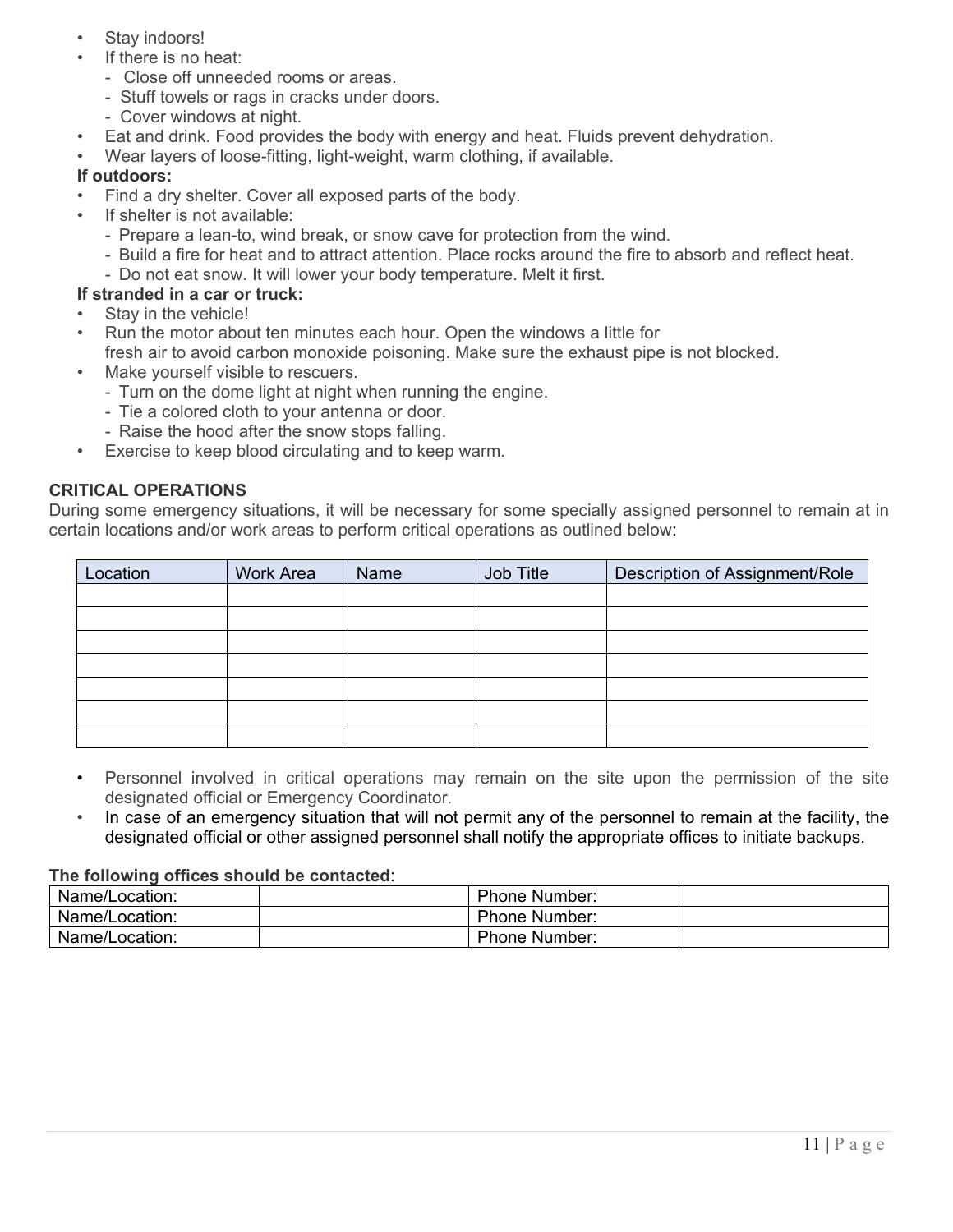# **Section 7: Plan a route to dry land when a facility/site is located in a flood plain.**

### **Is your facility in a flood plain per City/County:** ☐**Yes** ☐ **No**

- o Please check your facility location at [floodplain.pdf \(milwaukee.gov\)](https://city.milwaukee.gov/DNS/planning/floodplain.pdf)
- o Additional information can be found <https://dnr.wisconsin.gov/topic/FloodPlains/history.html>

#### **Purpose:**

To instruct staff on the general procedures to follow in the event they Agency is located in a flood plain. To take appropriate precautions and actions for the safety and security of the Agency clientele and personnel if located in a flood plain to include route to dry land.

#### **Definitions:**

**Flood Zone:** Flood Zone A is a high-risk flood zone that has a one percent chance of flooding each year. Over the course of a 30-year mortgage, the likelihood of a flood is 26 percent. There are no detailed analyses of areas in Flood Zone A, so there are no depths or base flood elevations in this zone.

**Flooding:** Flooding is an overflowing of water onto land that is normally dry. Floods can happen during heavy rains, when ocean waves come on shore, when snow melts quickly, or when dams or levees break. Flash floods occur when heavy rainfall exceeds the ability of the ground to absorb it.

**NOTE:** Route to dry land should be accessed to ensure there are no potential power lines, gas lines, etc. that would increase risk of injuries during evacuation.

#### **Communications:**

Have a designated Agency personnel responsible for listening to local radio, designated emergency radio, or television stations for updates.

#### **Flood:**

If indoors:

- Be ready to evacuate as directed by the Emergency Coordinator and/or the designated official.
- Follow the recommended primary or secondary evacuation routes.
- Be alert for signs of flash flooding and be prepared to evacuate immediately.
- Tune radios to a county emergency alert radio station.

If outdoors:

- Climb to high ground and stay there.
- Avoid walking or driving through flood water.
- If car stalls, abandon it immediately and climb to a higher ground.

#### **Section 8: For any facility licensed for out of home care, identify the location of an Alternate Care Site for Participants/Service Recipients (Note, this should include a minimum of two alternate facilities, with the second alternate facility being at least 50 miles from the primary facility.**

In the event of an emergency preventing the use of the main program site, alternate locations include:

| Name of Location         | Name of Location     | Name of Location         |
|--------------------------|----------------------|--------------------------|
| 1234 Transportation Road | 1234 Emergency St.   | 12304 Alternate Site Dr. |
| Milwaukee, WI 532xx      | Lake Mills, WI 535xx | Milwaukee, WI 532xx      |
|                          |                      |                          |

**Note:** For Alternate Care Sites, a surge capability assessment and Memorandum of Understanding (MOU) with Alternate Care Site provider should be included in the development of the emergency plan.

In the case of Personal Care Workers, staff should be prepared to accompany the Service Recipient to the Alternate Care Site.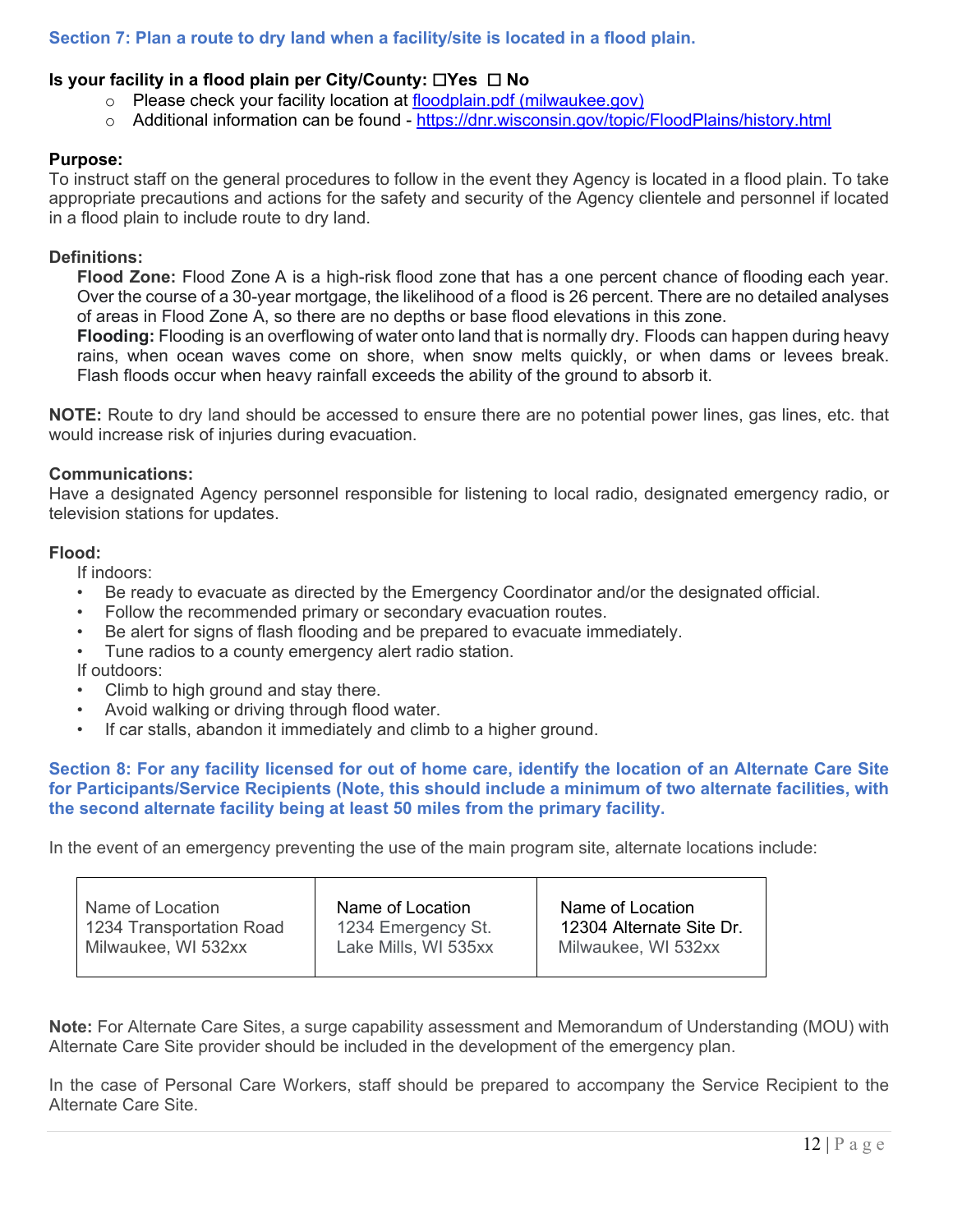**Section 9: Identify a means, other than public transportation, of transporting Participants/Service Recipients to the Alternate Care location (Note, for Alternate Care Sites and transportation, a surge capability assessment and Memorandum of Understanding (MOU) with Alternate Care Site and alternative transportation provider should be included in the development of the emergency plan).**

All staff are responsible for assisting and accompanying clients to the evacuation site using any means of transportation available including but not limited to personal vehicle, or private transportation company.

| <b>Transportation Company Information</b> |  |                            |  |
|-------------------------------------------|--|----------------------------|--|
| <b>Company Name:</b>                      |  | <b>MOU Effective Date:</b> |  |
| Phone Number:                             |  | Fax Number:                |  |
| Cell Number:                              |  | Email Address:             |  |
| Vehicles:                                 |  | # of Vehicles:             |  |

| <b>Transportation Company Information</b> |  |                     |  |
|-------------------------------------------|--|---------------------|--|
| <b>Company Name:</b>                      |  | MOU Effective Date: |  |
| <b>Phone Number:</b>                      |  | Fax Number:         |  |
| Cell Number:                              |  | Email Address:      |  |
| Vehicles:                                 |  | # of Vehicles:      |  |

| <b>Transportation Company Information</b> |  |                     |  |
|-------------------------------------------|--|---------------------|--|
| <b>Company Name:</b>                      |  | MOU Effective Date: |  |
| <b>Phone Number:</b>                      |  | Fax Number:         |  |
| Cell Number:                              |  | Email Address:      |  |
| Vehicles:                                 |  | # of Vehicles:      |  |

**Section 10: Identify the role(s) of staff during an emergency, including critical personnel, key functions and staffing schedules (In the case of Personal Care Workers, staff should be prepared to accompany the Service Recipient to the Alternate Care Site, or local emergency management identified Emergency Shelter); assess the availability of volunteer staff (credentialled volunteer like from Wisconsin Emergency Assistance Volunteer Registry-WEAVR or similar) for such emergencies.**

| <b>Staff Name</b> | Staff Job Title | <b>Staff Contact Info</b> | Description of Assignment, Key Functions,<br>schedule, etc. |
|-------------------|-----------------|---------------------------|-------------------------------------------------------------|
|                   |                 |                           |                                                             |
|                   |                 |                           |                                                             |
|                   |                 |                           |                                                             |
|                   |                 |                           |                                                             |
|                   |                 |                           |                                                             |
|                   |                 |                           |                                                             |
|                   |                 |                           |                                                             |

**Section 11: Identify how meals will be provided to Participant/Service Recipients at an Alternate Care Site. In addition, a surge capacity assessment should include whether the Provider, as part of its emergency planning, anticipates the need to make housing and sustenance provisions for the staff and/or the family of staff.**

[RespToolKit\\_19\\_Tool 11\\_DistributionofEmergencyFoodDuring anInfluenzaPandemic.pdf \(paho.org\)](https://www.paho.org/disasters/dmdocuments/RespToolKit_19_Tool%2011_DistributionofEmergencyFoodDuring%20anInfluenzaPandemic.pdf)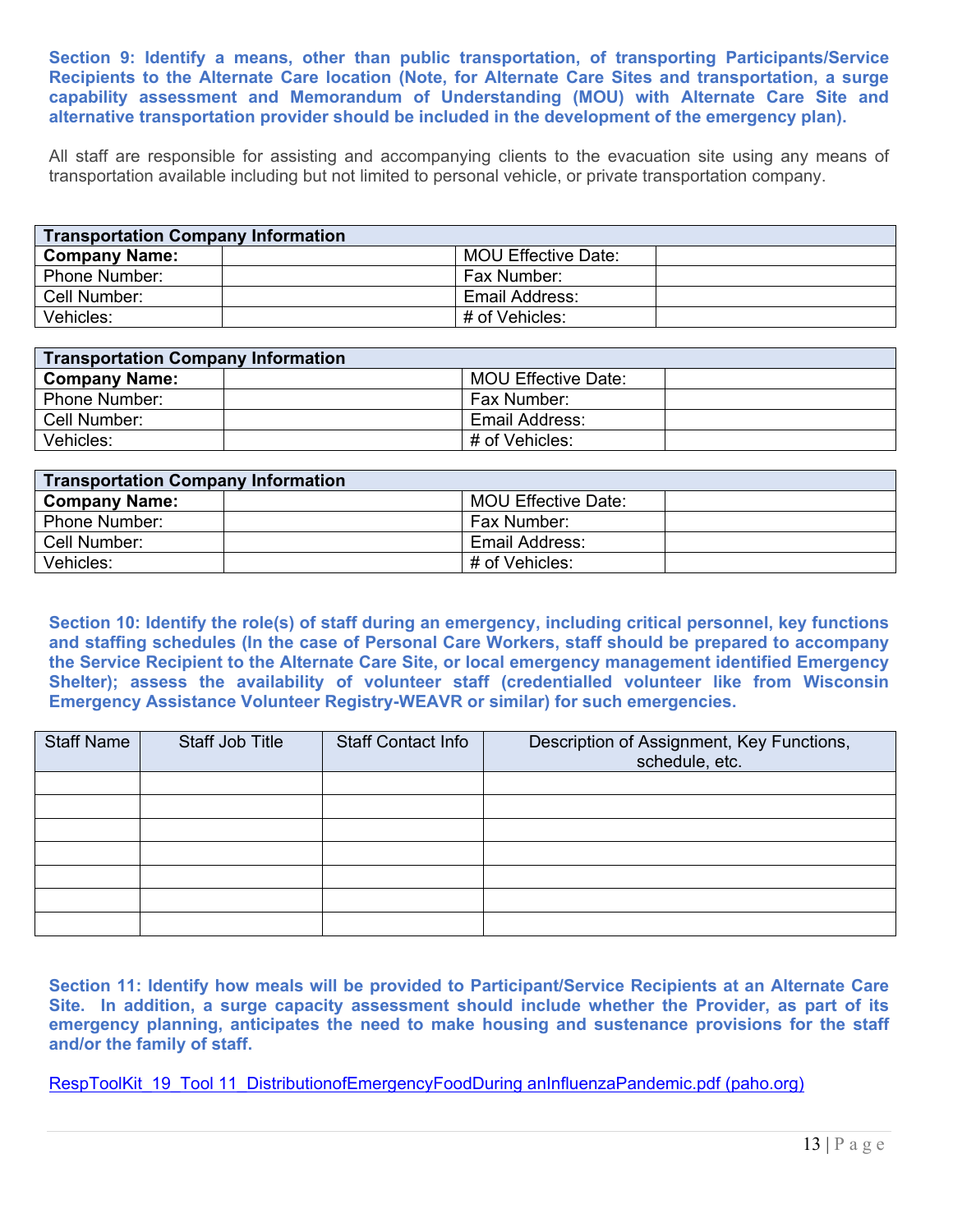### **MEAL REPLACEMENT PLAN DURING EMERGENCY**

**Purpose:** To instruct staff on the process to ensure that participants/service recipients continue to receive nutritious meals at an alternate site in the event of an emergency that requires evacuation to an alternate site.

**Policy:** In the event of the need to evacuate participants/service recipients to an alternate site a team and/or designated staff member will ensure there is access to the dietary requirements of all participants/service recipients and to implement and establish a plan to continue to provide nutritious meals and clearly identify established protocols for doing so.

This response plan is to be reviewed on an annual basis with changes implemented following Public Health guidelines.

#### **Process:**

#### **A: ASSESSING THE POTENTIAL NEED FOR FOOD**

To determine how you will acquire and safely distribute emergency food during an evacuation, you must first assess the potential need for food in your agency and the current ability you have to respond to the need to provide food at an alternate location. To do this, the leadership team should focus on two critical aspects of emergency planning:

#### **Things to Consider:**

- Where does agency food come from and how reliable are these sources?
- How does the food arrive, and will these routes be impacted during an evacuation?
- How will your Agency identify and address special dietary needs during an evacuation?
- What financial and human resources does your agency need to ensure nutritious meals will be provided during an evacuation?
	- i. **Level of Risk:** How likely is it that your Agency will experience the need to provide food during an evacuation?
	- ii. **Capacity to Respond:** How able is the Agency to respond rapidly and effectively when the need arrives?

### **B: SECURING NUTRITIOUS FOOD STOCKS FOR EMERGENCY DISTRIBUTION DURING EVACTUATION**

#### **Things to Consider:**

- How many participants/service recipients will your agency need to provide food for during an evacuation?
- Does your agency have food for an emergency situation and how much?
- Where can your Agency obtain food from during an evacuation?

**Section 12: Identify how Providers who offer case management, residential care, or personal care for individuals with substantial intellectual, medical, or physical needs shall assist Service Recipients to individually prepare for an emergency and obtain essential services during an emergency, including developing a Care Plan that includes an emergency plan on an individual level.**

Preparedness Plan including care plan for individuals with substantial intellectual, medical, or physical needs, and must include an emergency plan on an individual level (example below):

- Medication
- Special dietary needs
- Transportation for non-ambulatory consumers
- Housing accommodations for non-ambulatory consumers
- Individual Care Assistant

Any necessary services that are deemed essential and currently provided to an individual, must continue to be provided in an emergency situation for individuals with medical, intellectual, emotional or mental health needs; or services to youth in residential care centers; or services to individuals with physical or developmental disabilities, agency must determine how they will continue to provide the service(s) during the emergency, determine any modifications needed, and communicate the modifications with the appropriate internal departments, and any Federal, State, County or other governing entities, as applicable.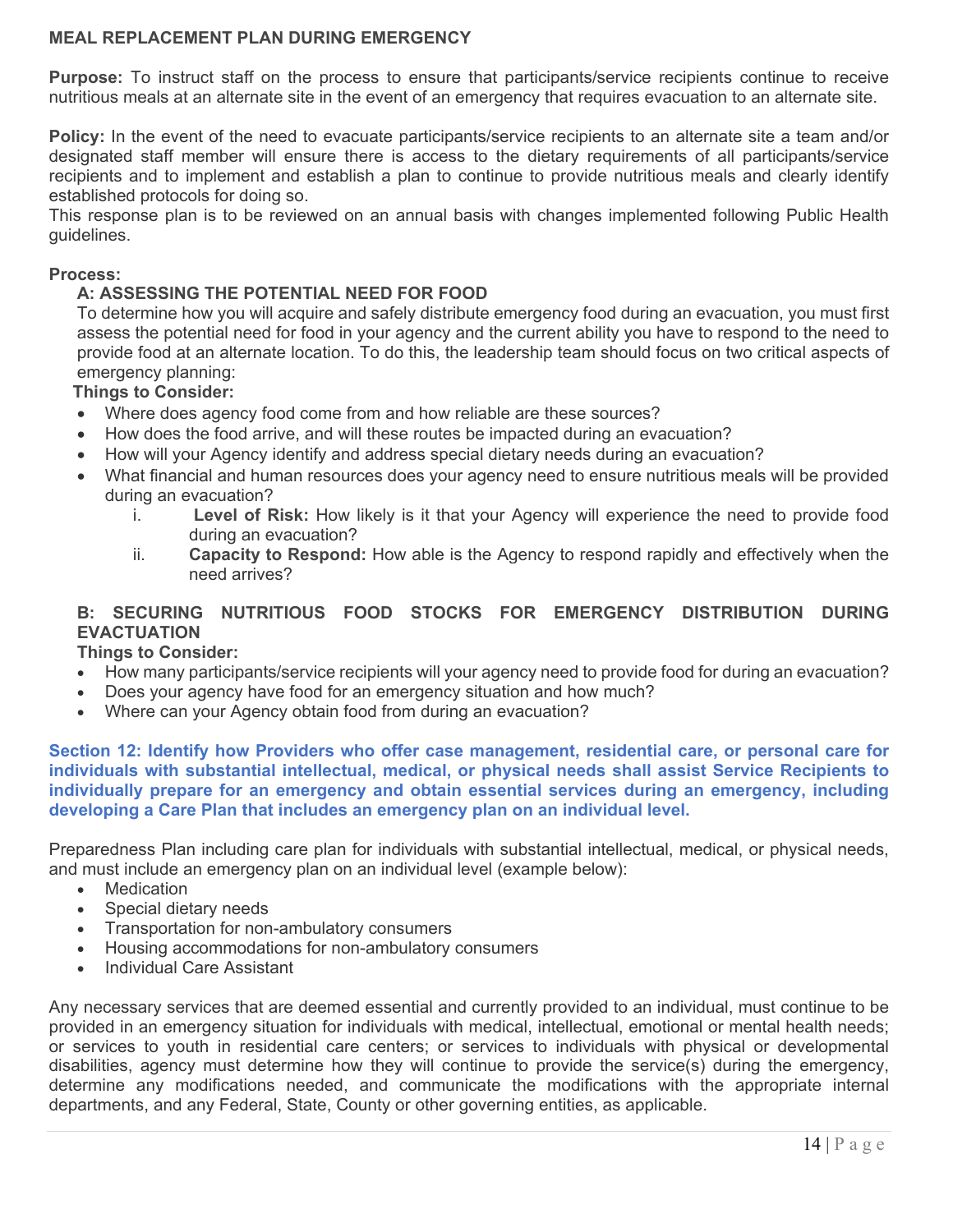**Section 13: Ensure that current assessment and treatment plan for each Participant/Service Recipient with specific information about the characteristics and needs of the individuals for whom care is provided is available in an emergency and accompanies the Participant/Service Recipient to the Alternate Care Site. This should include: Participant/Service Recipient identification, diagnosis, acuity level, current drugs/prescriptions, special medical equipment, diet regimens and name and contact of next of Kin/responsible person/POA (Power of Attorney).**

Agency must ensure that the current assessment and treatment plan for each Participant/Service Recipient with specific information about the characteristics and needs of the individuals for whom care is provided is available in an emergency and accompanies the Participant/Service Recipient to the Alternate Care Site. At a minimum, this should include the following:

- Participant/Service Recipient identification
- Diagnosis, acuity level
- Current drugs/prescriptions
- Special medical equipment
- Diet regimens
- Name and contact of next of Kin/responsible person/POA (Power of Attorney)

#### **Section 14: Identify staff responsible for ensuring availability of prescriptions/medical equipment and Service Recipient information at Alternate Care Site:**

**Essential Services Roles and Responsibilities:** This grid is an example of a tool to track roles and responsibilities for essential services during emergency events. Services identified should be essential during emergencies. Roles and responsibilities for identified services should be clearly stated, and individuals providing these services should be aware of their responsibilities. A primary and secondary point of contact should be established for each service, so that in the case of an emergency, the service can be activated and coordinated appropriately.

| <b>Roles and Responsibilities</b>  |                               |                         |                               |  |
|------------------------------------|-------------------------------|-------------------------|-------------------------------|--|
| <b>Essential Services</b>          | Roles and<br>Responsibilities | <b>Point of Contact</b> | Secondary Point of<br>Contact |  |
| Administration                     |                               |                         |                               |  |
| Dietary                            |                               |                         |                               |  |
| Housekeeping                       |                               |                         |                               |  |
| Maintenance                        |                               |                         |                               |  |
| <b>Nursing</b>                     |                               |                         |                               |  |
| Pharmacy                           |                               |                         |                               |  |
| <b>Safety and Security</b>         |                               |                         |                               |  |
| Additional services (if<br>needed) |                               |                         |                               |  |

**Section 15: Communicate and Collaborate with local emergency management agencies to ensure the development of an effective emergency plan (typically the fire chief, or his/her designee); and/or Milwaukee County Office of Emergency Management.** 

The Director of Operations shares the agency Emergency Management Plan annually with the local Fire Chief and MC Office of Emergency Management for review and to maintain a collaborative affiliation.